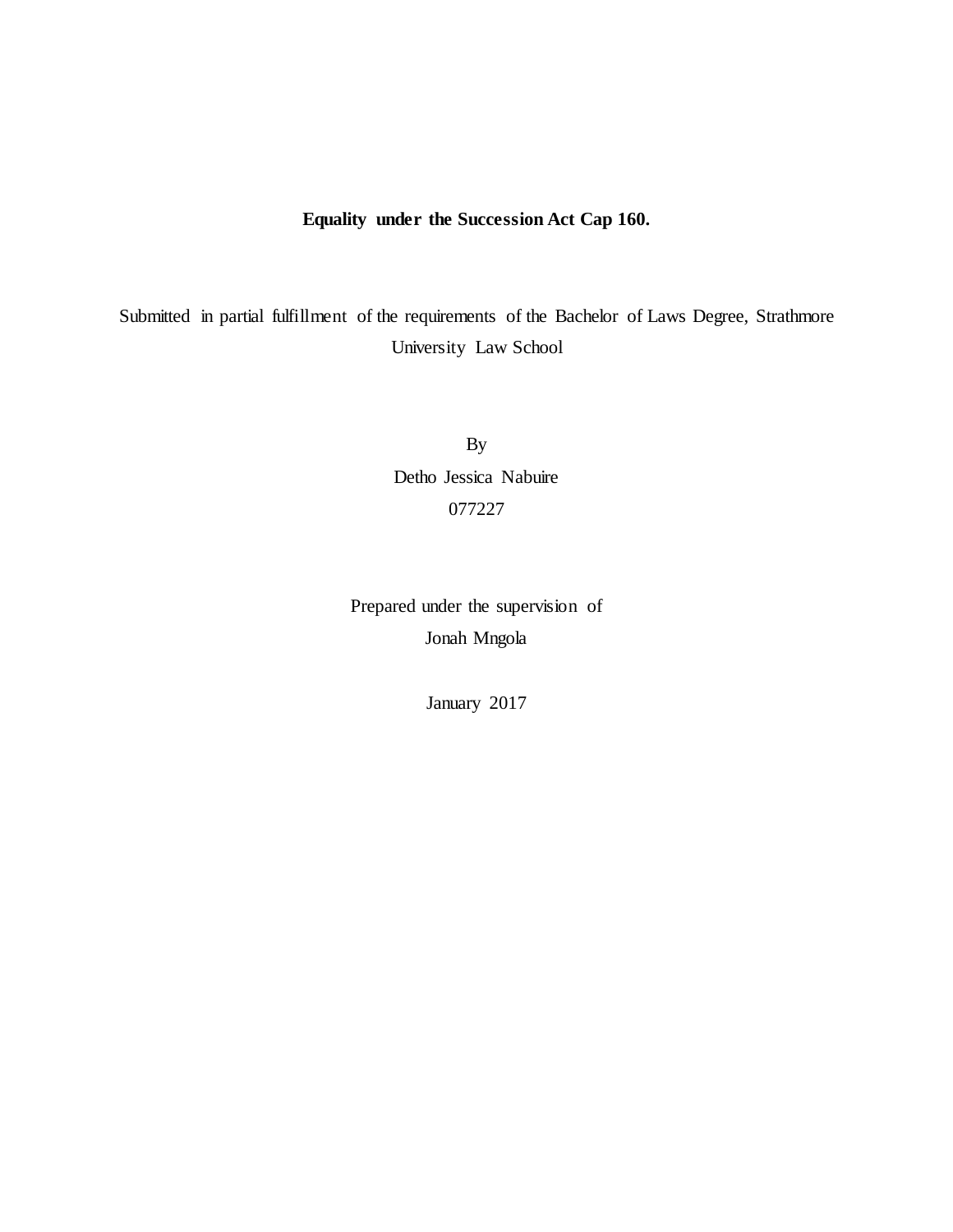# **TABLE OF CONTENTS**

| 1.                 |  |  |
|--------------------|--|--|
| 2.                 |  |  |
| 3.                 |  |  |
| $\boldsymbol{4}$ . |  |  |
| 5.                 |  |  |
| 6.                 |  |  |
| 7.                 |  |  |
| 8.                 |  |  |
| 9.                 |  |  |
|                    |  |  |
|                    |  |  |
|                    |  |  |
|                    |  |  |
|                    |  |  |
|                    |  |  |
|                    |  |  |
|                    |  |  |
|                    |  |  |
| 2.                 |  |  |
| 3.                 |  |  |
| 4.                 |  |  |
| 5.                 |  |  |
|                    |  |  |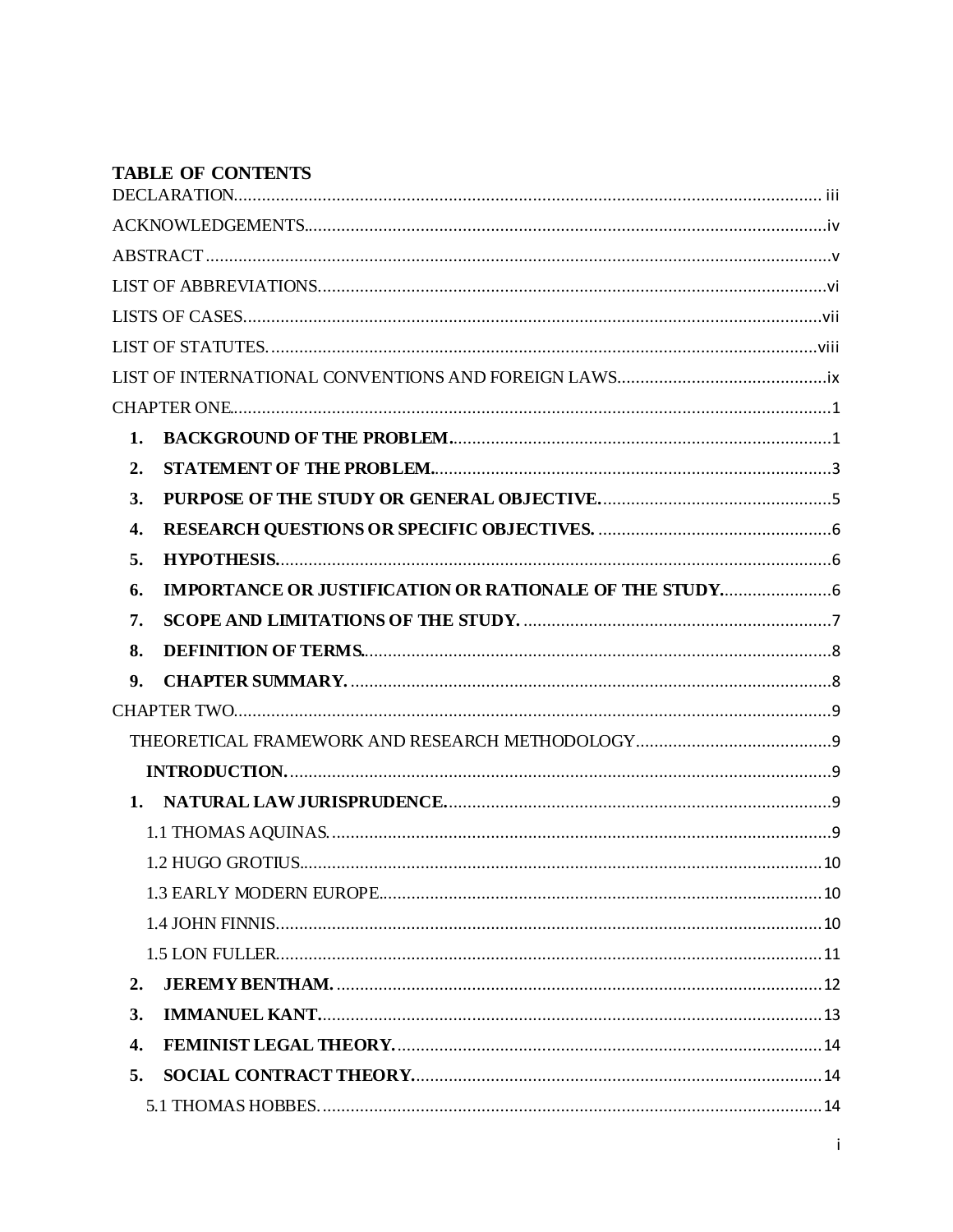| 6.             |  |  |
|----------------|--|--|
|                |  |  |
|                |  |  |
|                |  |  |
| $\mathbf{1}$ . |  |  |
| 2.             |  |  |
| 3.             |  |  |
| $\mathbf{4}$ . |  |  |
| 5.             |  |  |
|                |  |  |
|                |  |  |
|                |  |  |
|                |  |  |
|                |  |  |
|                |  |  |
|                |  |  |
|                |  |  |
|                |  |  |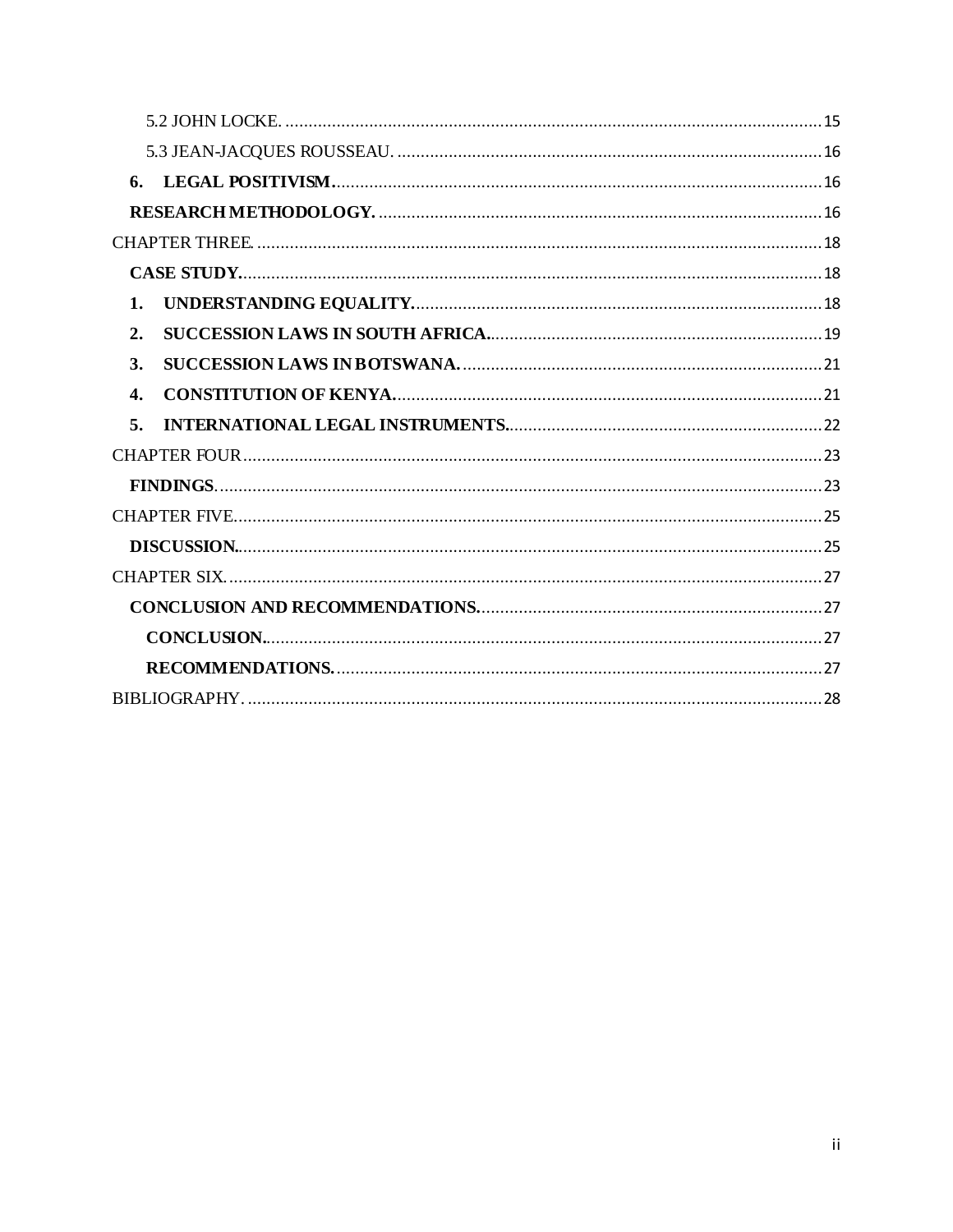# **DECLARATION**

<span id="page-3-0"></span>I, DETHO JESSICA NABUIRE, do hereby declare that this research is my original work and that to the best of my knowledge and belief, it has not been previously, in its entirety or in part, been submitted to any other university for a degree or diploma. Other works cited or referred to are accordingly acknowledged.

Signed: ....................................................................... Date: ..........................................................................

This dissertation has been submitted for examination with my approval as University Supervisor.

Signed:..........................................................................

[Supervisor's Name]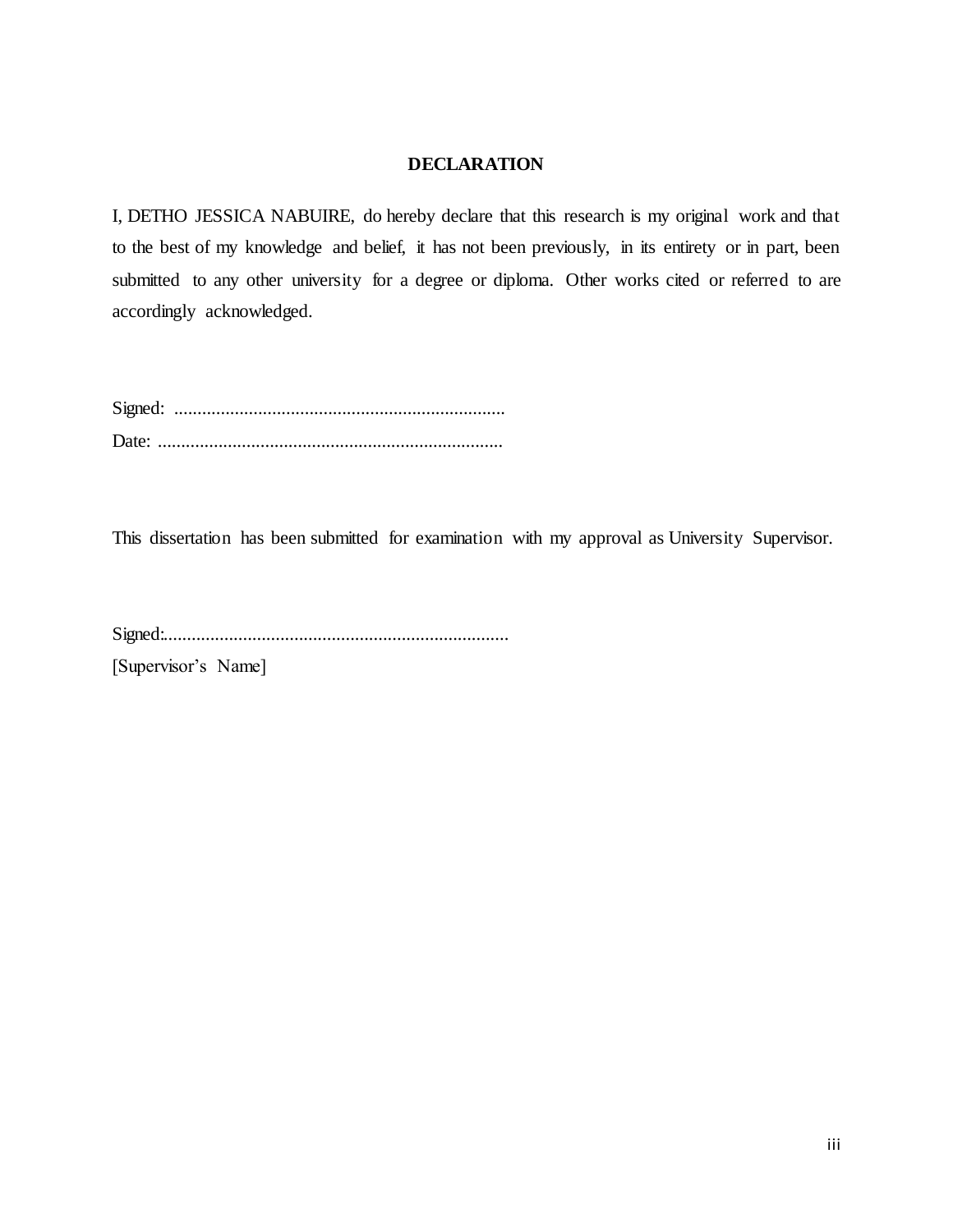## **ACKNOWLEDGEMENTS.**

<span id="page-4-0"></span>I wish to thank God for his mercy, wisdom and strength which enabled me to successfully complete my project. I sincerely thank my mother, Rose Detho for her support through the years of my education, she encouraged me and always kept me in her prayers. To my siblings and the rest of my extended family, I am eternally grateful for any assistance they gave me throughout my university education.

To my friends, I express my deepest gratitude for their constant support during this period, their advice, opinions and ideas that have contributed to this thesis.

Last but not least I wish to thank my supervisor Mr. Jonah Mngola for his time, dedication, constructive criticisms and corrections throughout the various stages of this work.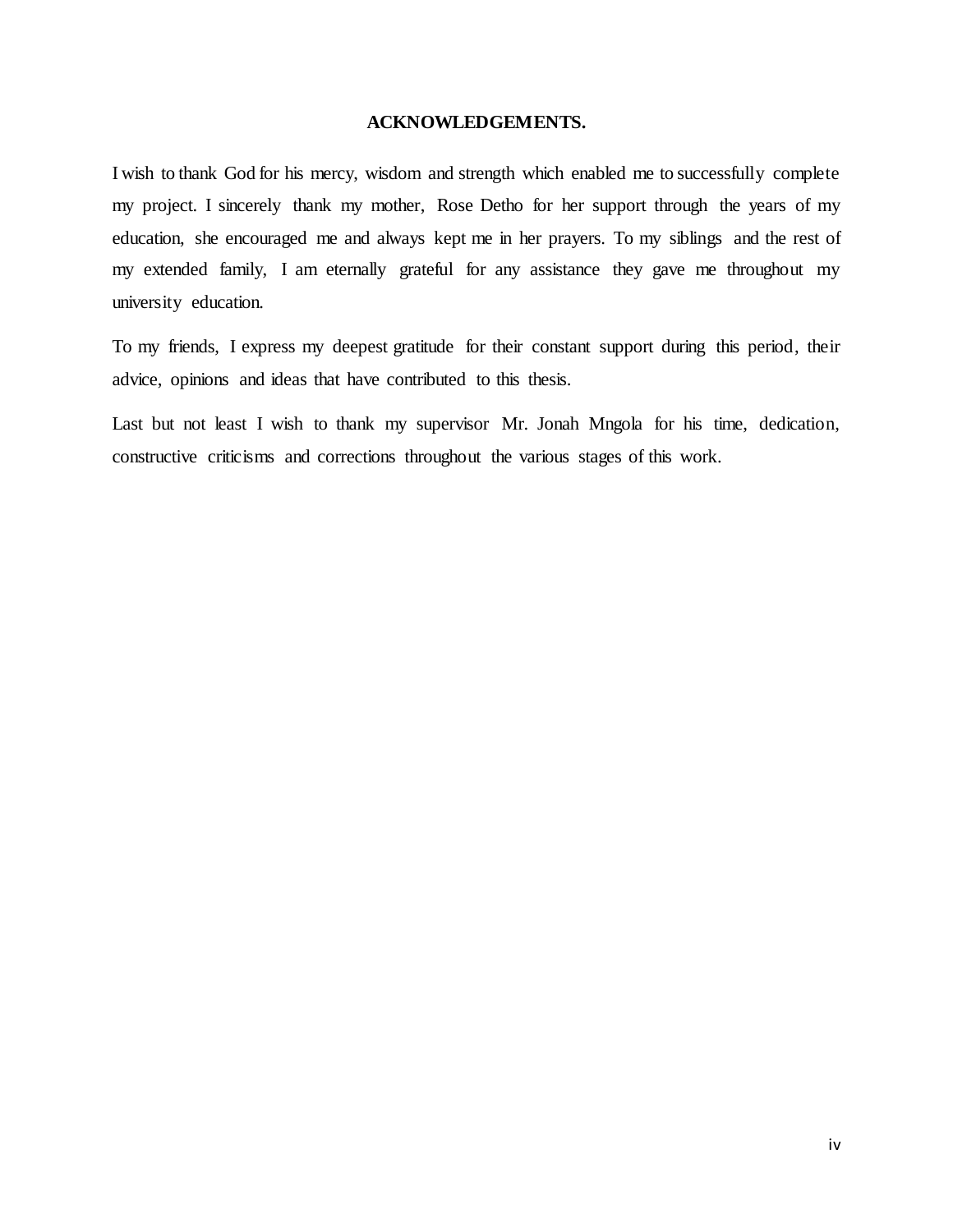## **ABSTRACT**

<span id="page-5-0"></span>The revised Succession Act has done a good job in trying to harmonize the customary succession laws, with that of the current succession laws, however quite a number of gaps have been left out and in particular with regard to equality in the laws. This will be my focus throughout my paper, I will show the specific laws that are contradictory to the equality provision upheld by article 27 of the Constitution of Kenya, article 1 of the UDHR among others.

This thesis urges the society to depart from such laws that are discriminatory on the basis of gender or race etc. and takes qualitative kind of research methodology to show the dangers of inequality in the law.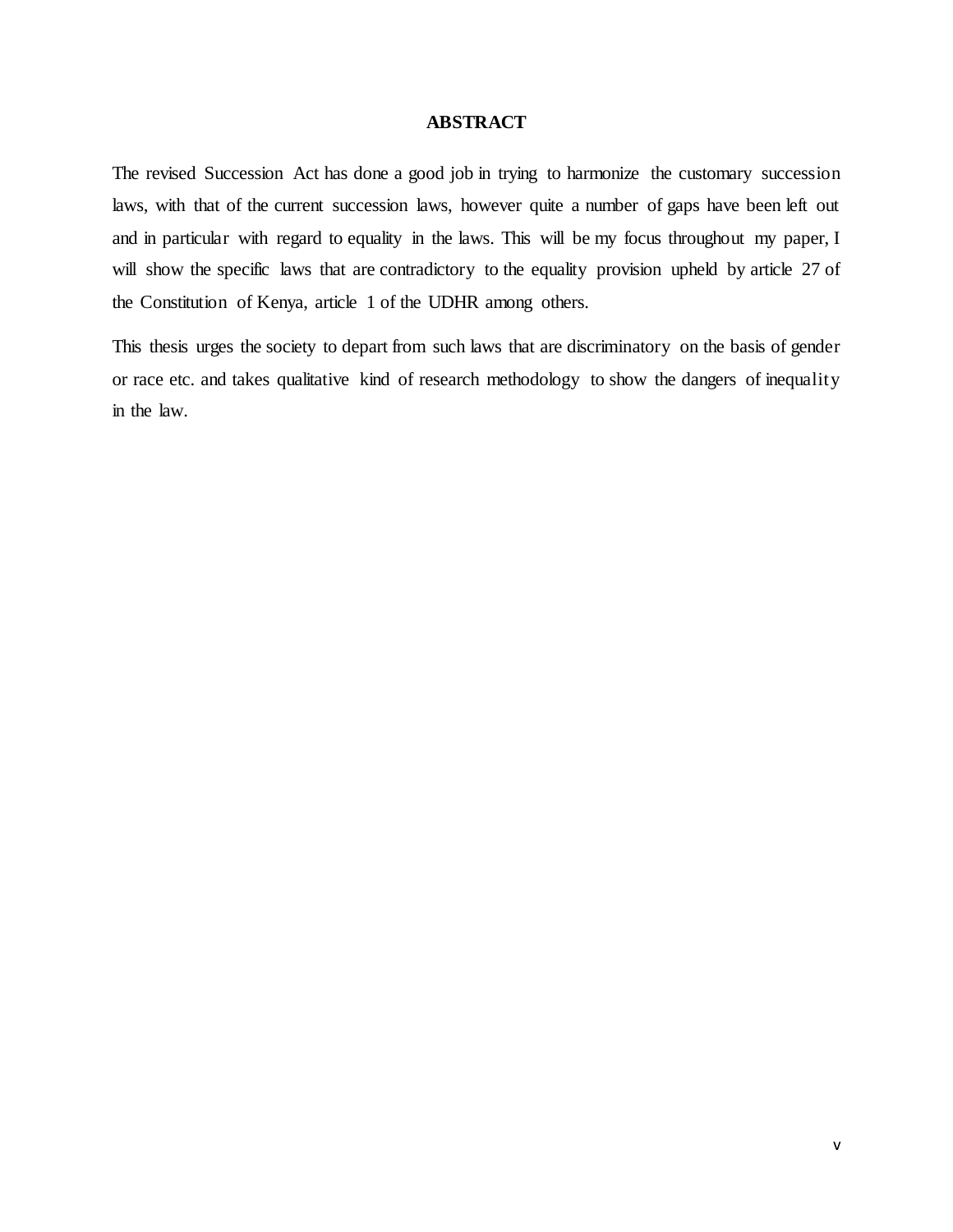# **LIST OF ABBREVIATIONS.**

- <span id="page-6-0"></span>1. CEDAW- Covenant for the Elimination of Discrimination against Women.
- 2. ICCPR- International Covenant on Civil and Political Rights.
- 3. UDHR- Universal Declaration of Human Rights.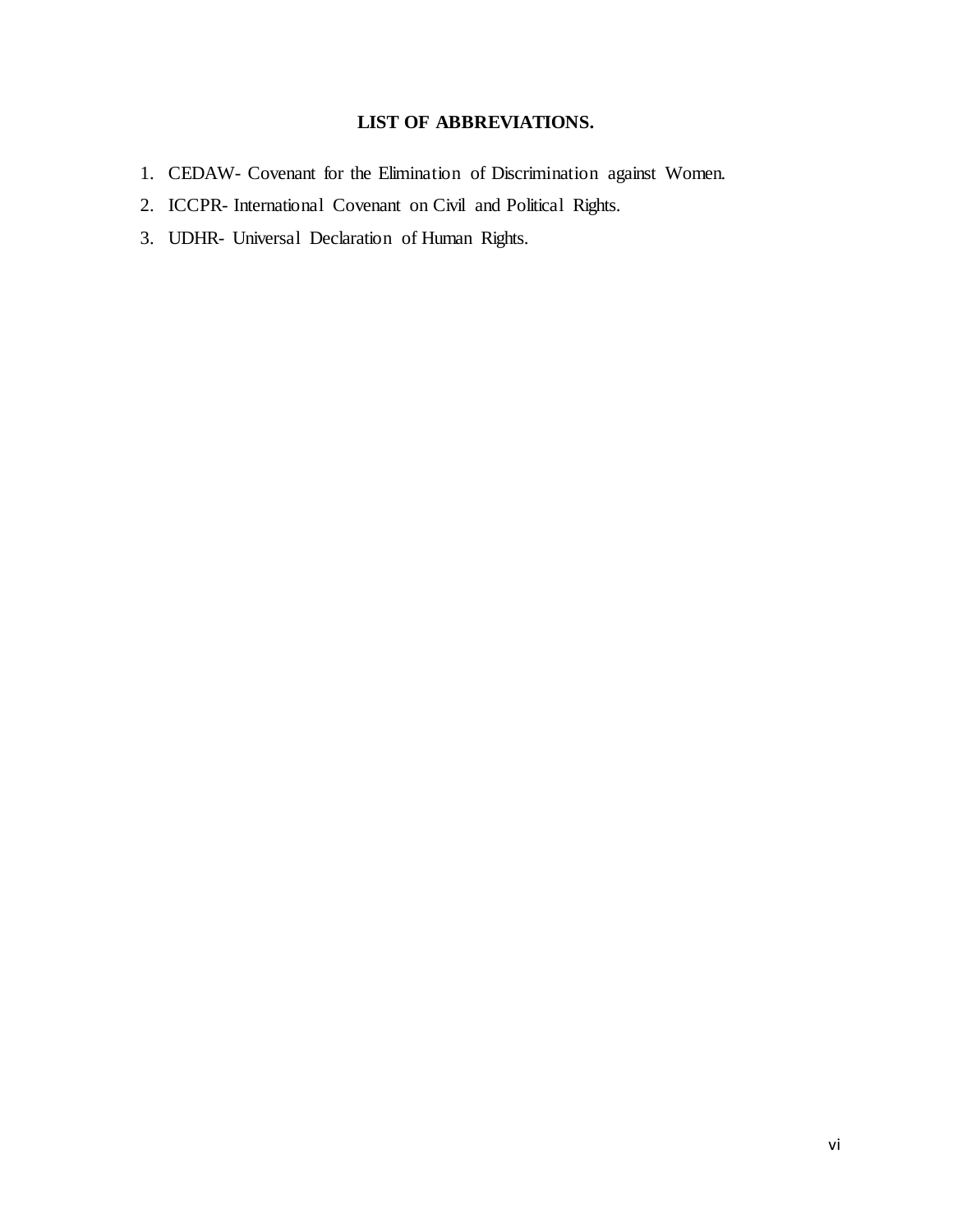# **LISTS OF CASES.**

- <span id="page-7-0"></span>1. Re Ruenji, civil case No. 136 of 1975.
- 2. Re Ogola, [1978] eKLR.
- 3. Bessan Kaur v. Rattan Singh 25 KLR.
- 4. Benjawa Jembe vs. Priscilla Nyondo 1912 EALR.
- 5. In the Matter of the Estate of Charles Muigai Ndung'u (deceased) of Karinde Kiambu District Nairobi HCP&A 2398 of 2002.
- 6. VMK v Catholic University of Eastern Africa [2010] eKLR.
- 7. Minister of Education v Syfrets Trust Ltd, 2006 (4) SA 205 (C).
- 8. Mmusi and Others v. Ramantele and Another, [2012] BWHC 1.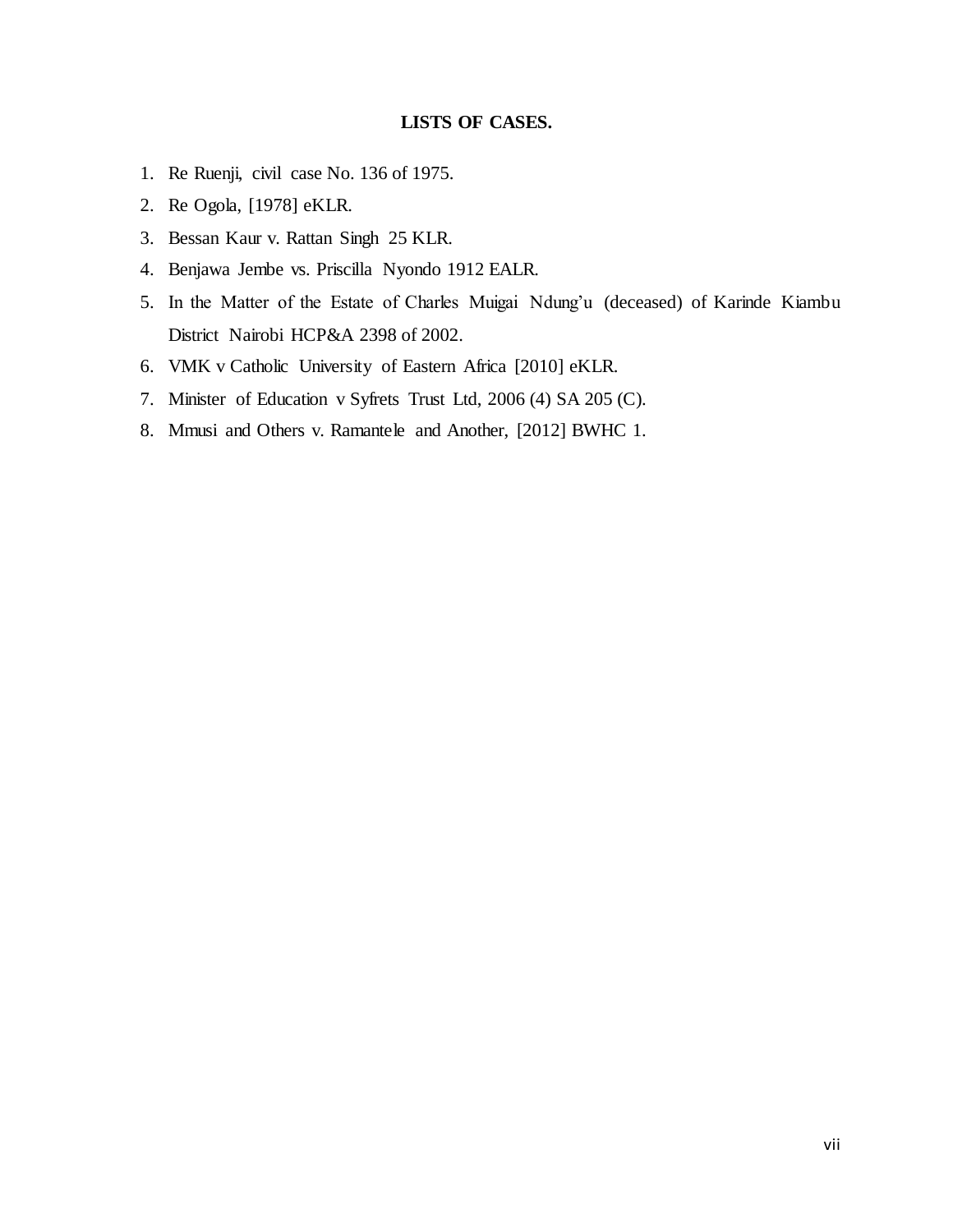# **LIST OF STATUTES.**

- <span id="page-8-0"></span>1. Law of Succession Act 2012.
- 2. Marriage Act, 2014.
- 3. Children's Act.
- 4. Matrimonial Property Act.
- 5. Land Registration Act No. 3 of 2012.
- 6. Land Act No. 6 of 2012.
- 7. Native Courts Regulations Ordinance 1897.
- 8. Independence constitution of Kenya.
- 9. Divorce and Succession Ordinance No. 43 of 1946.
- 10. East Africa Order in Council.
- 11. Constitution of Kenya 2010.
- 12. Constitution of South Africa 1996.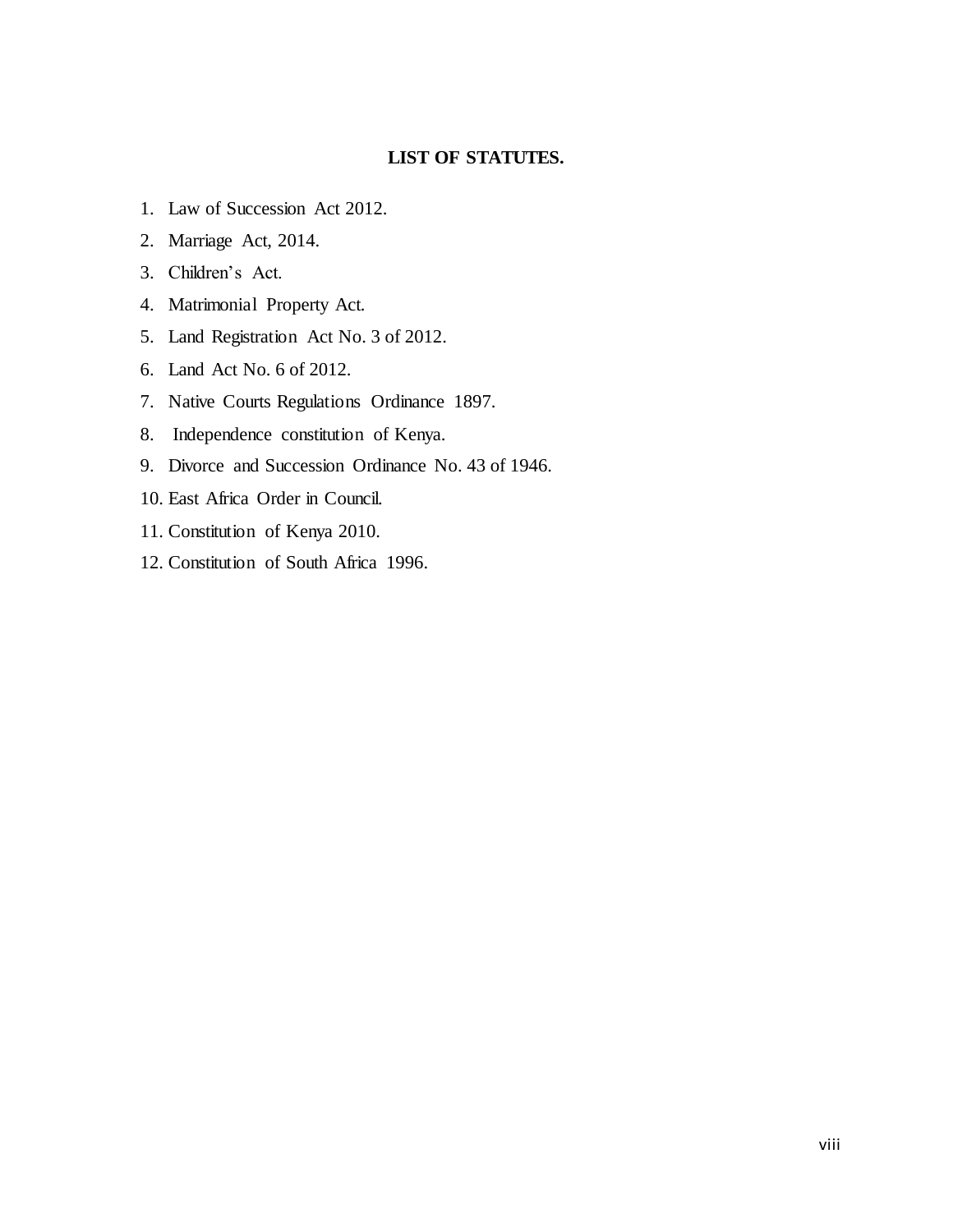# **LIST OF INTERNATIONAL CONVENTIONS AND FOREIGN LAWS.**

- <span id="page-9-0"></span>1. The Universal Declaration of Human Rights. (UDHR).
- 2. 2. The International Convention on Economic Social and Cultural Rights (ICESCR).
- 3. 3. The Convention on the Elimination of Forms of Discrimination Against Women (CEDAW).
- 4. The International Covenant on Civil and Political Rights. (ICCPR).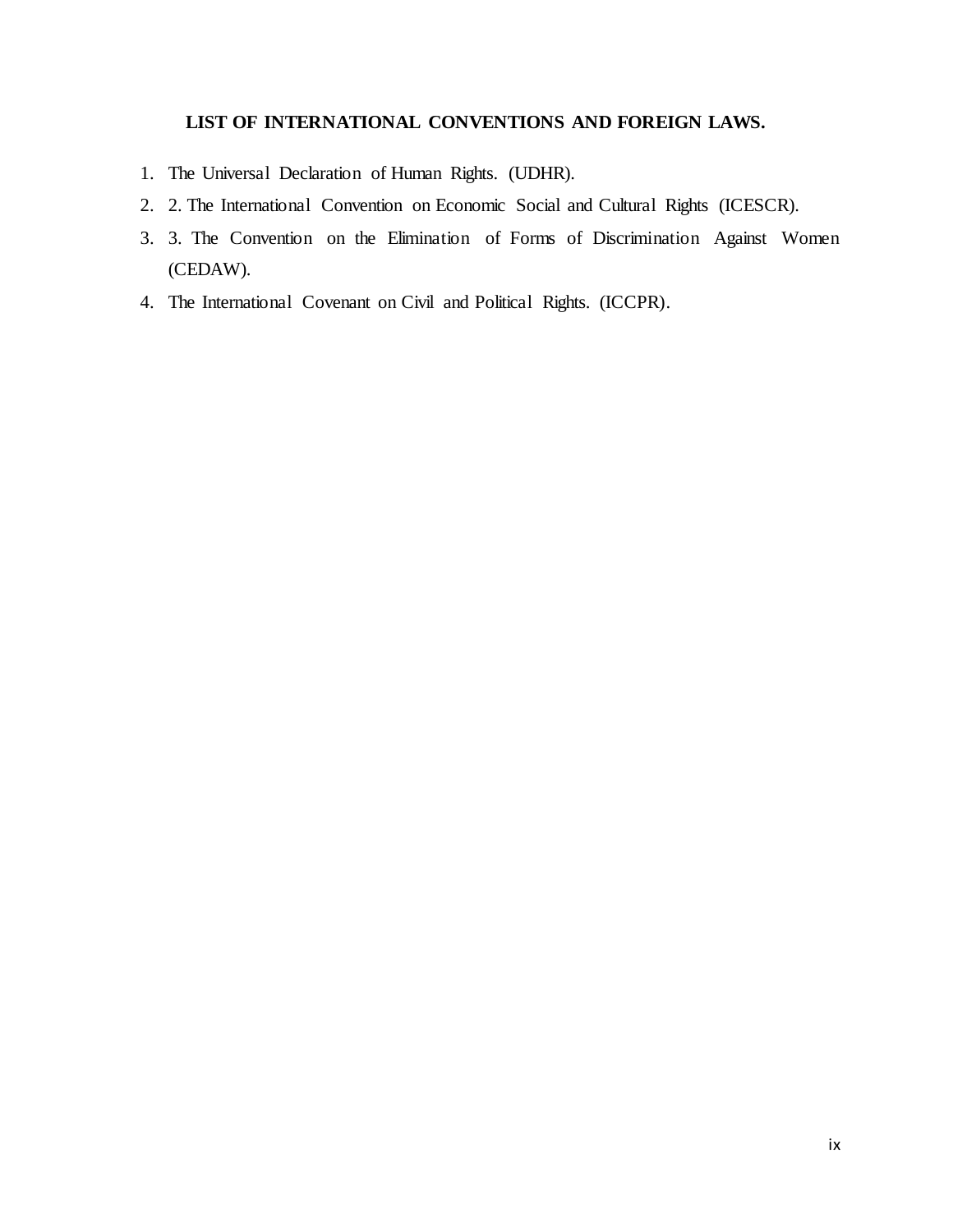## **CHAPTER ONE.**

### <span id="page-10-1"></span><span id="page-10-0"></span>**1. BACKGROUND OF THE PROBLEM.**

Succession is defined as "the passing of property under the laws of inheritance by way of a will and to the exclusion of grants, gifts or by purchase"<sup>1</sup> and thus is the branch of law that addresses matters on inheritance.<sup>2</sup> This concept of inheritance is universal to all societies irrespective of their legal system, ideology or religion<sup>3</sup> and it applies to both testate and intestate succession<sup>4</sup>. A system of passing of property from the deceased to his survivors is recognised by the Law of Succession  $(Cap 160).5$ 

The Law of Succession Act in an attempt to promulgate the inheritance laws of Kenya it has solved a number of issues arising from inheritance conflicts. However there are still a few anomalies such as the inequality of the Law of Succession Act, or even questions of equity versus equality of the same that have arisen due to the recent developments of the Constitution of Kenya; the Marriage Act<sup>6</sup>; precedence<sup>7</sup>; the Children's Act<sup>8</sup> and the Matrimonial Property Act<sup>9</sup> (and other property and Land laws<sup>10</sup>). In addition, when applied together with international instruments ratified by Kenya such as Covenant for the Elimination of Discrimination against Women <sup>11</sup>(hereinafter referred to as CEDAW), the Universal Declaration of Human Rights  $12$  (hereinafter referred to as UDHR) among others, there are some discrepancies that arise from their interpretation.

The succession laws in Kenya can be traced to as far back as the 1880s. It began with regulating the Indians, to be more specific, those who practised the Hindu faith. However, the Indian

<sup>1</sup> Campbell H, *Black's law dictionary: Definitions of the terms and phrases of American and English jurisprudence, ancient and modern,* West Publishing Company, 1979, 1297.

<sup>2</sup> Musyoka W, *Law of succession,* Law Africa Publishing Ltd, Nairobi, 2006, 2.

<sup>3</sup> Section 2(1), *Law of Succession Act* 2012.

<sup>4</sup> *Law of Succession Act* 2012.

<sup>5</sup> *Law of Succession Act* 2012.

<sup>6</sup> *Marriage Act*, 2014.

<sup>7</sup> Re Ruenji, civil case No. 136 of 1975. Re Ogola, [1978] eKLR.

<sup>8</sup> (Act No. 8 of 2001).

<sup>&</sup>lt;sup>9</sup> (Act No. 49 of 2013).

<sup>10</sup> *Land Registration Act* (Act No. 3 of 2012); *Land Act* (Act No. 6 of 2012).

<sup>&</sup>lt;sup>11</sup> Adopted, 18 December 1979, United Nations, Treaty Series, vol. 1249, p. 13.

<sup>&</sup>lt;sup>12</sup> Adopted and proclaimed by General Assembly resolution 217 A (III) of 10 December 1948.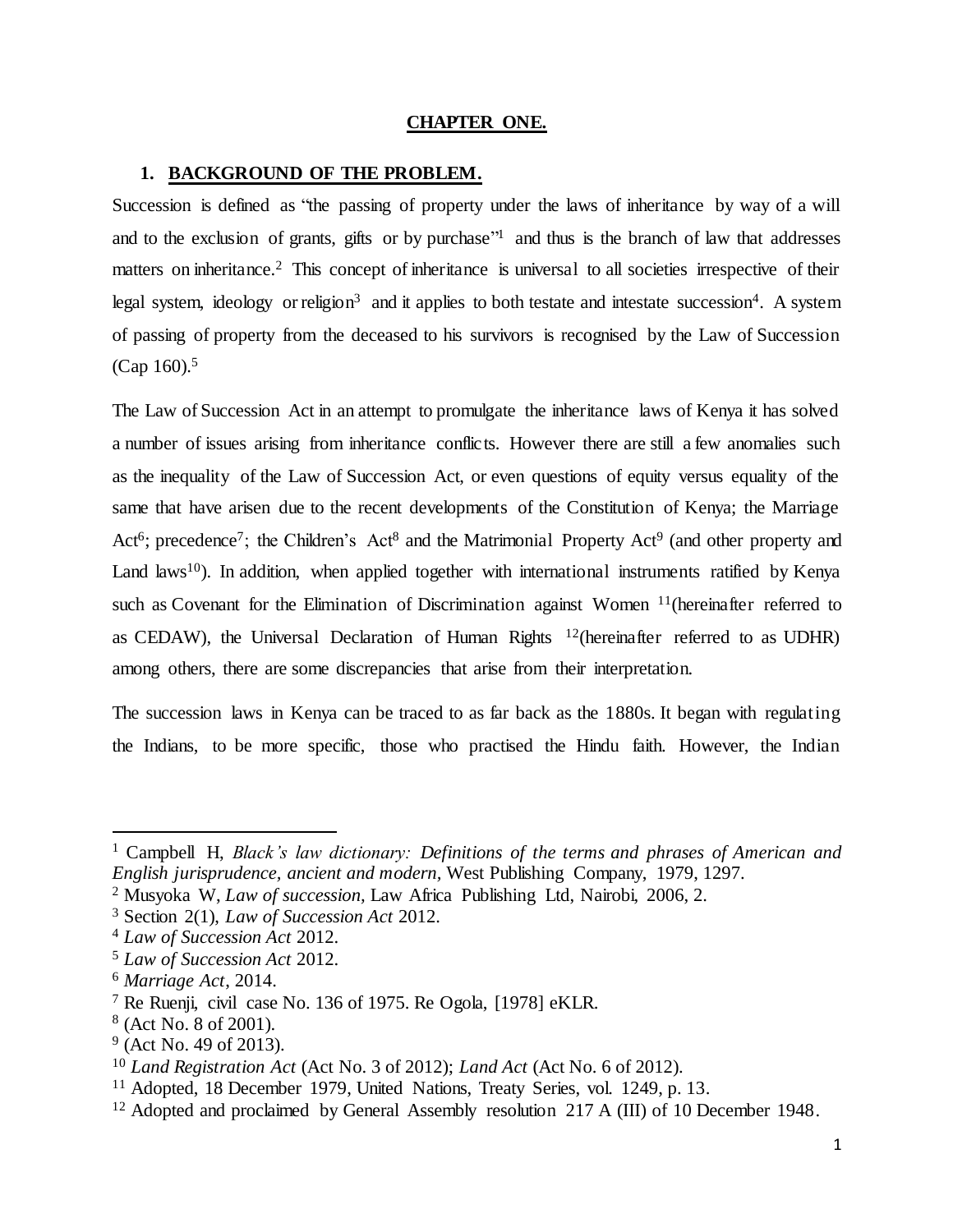succession Act was made no longer applicable in Kenya.<sup>13</sup> These laws developed through significant stages which will be discussed below.<sup>14</sup>

In the first period, the Hindu Wills  $Act^{15}$  was what governed the Hindu inheritance but testate succession only.<sup>16</sup> Testate succession to mean, succession where the deceased has left a will which will be used to determine who inherits in his or her estate and in what particular proportions.

The second period the Hindu Marriage, Divorce and Succession Ordinance<sup>17</sup> was applicable to Hindus who domiciled and got married in Kenya,  $18$  and also to Hindus who died in the country.  $19$ This was enforced in the case of *Bessan Kaur v. Rattan Singh<sup>20</sup>* where the deceased's wife made a claim for the estate that was all left to the deceased's son and was held that she could not establish a right of succession under the ordinance owing to the fact that her marriage was not contracted in in Kenya.<sup>21</sup>

Lastly the period after 1960 which basically amended the previous ordinance, separated between the marriage and divorce from the succession of Hindus.<sup>22</sup> In 1981, the Law of Succession Act repealed the Hindu Wills Act, and the Hindu Succession Ordinance.<sup>23</sup>

Pursuant to this was the law applicable to Africans, Muslims and lastly the Europeans. For the Africans, according to the 1897 Order-in-council, the African customary law was applicable in so far as it was not repugnant to justice and morality<sup>24</sup> (though there is no record of what exactly constitutes morality and justice). It failed to shed light on the Africans who converted to Christianity and did not want to be governed by the customary way of life<sup>25</sup> however, the case,

<sup>13</sup> Musyoka W, *Law of succession,* Law Africa Publishing Ltd, Nairobi, 2006, 5.

<sup>14</sup> Kameri P, *The law of succession in Kenya: Gender Perspectives in Property Management Control,* Women and law in East Africa, Nairobi, 1995, 11.

<sup>15</sup> (Act XXI of 1870).

<sup>16</sup> Musyoka, *Law of succession*, 5.

<sup>17</sup> (Ordinance No. 43 of 1946).

<sup>18</sup> Musyoka, *Law of succession*, 6.

<sup>19</sup> Kameri, *The law of succession in Kenya*, 11.

<sup>20</sup> 25 KLR 24.

<sup>21</sup> Musyoka, *Law of succession*, 6.

<sup>22</sup> Kameri, *The law of succession in Kenya*, 11.

<sup>23</sup> Musyoka, *Law of succession*, 6.

<sup>24</sup> Musyoka, *Law of succession*, 4

<sup>25</sup> Musyoka, *Law of succession*, 4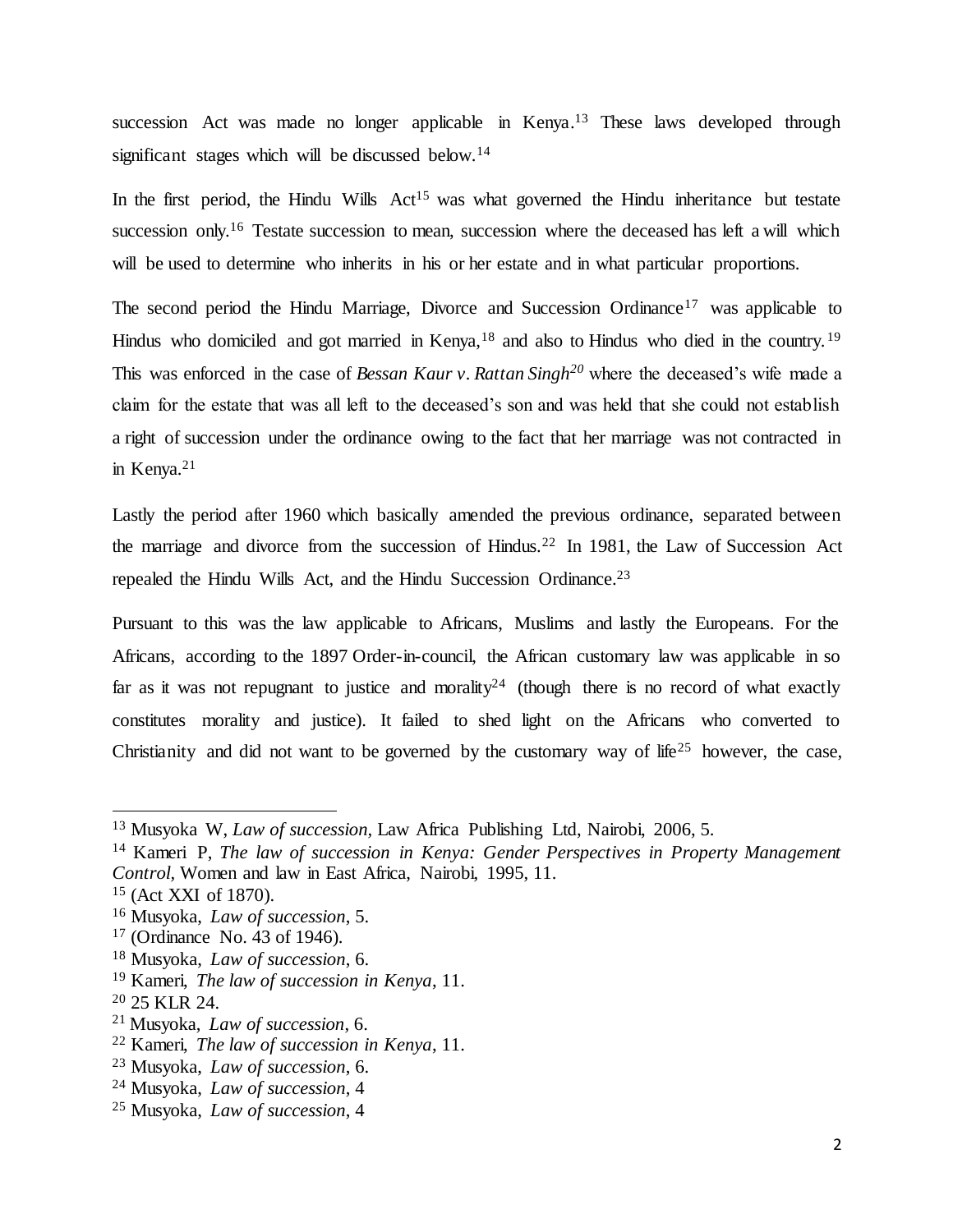*Benjawa Jembe vs. Priscilla Nyondo*<sup>26</sup> shed light on the matter where Barth J stated, <sup>27</sup> "The fact that the deceased married a wife according to the rules of the Anglican Church does not affect the succession to his property. Such succession must be regulated by native law or custom".<sup>28</sup> In 1961, the African Wills Act was passed so that the Africans could now die testate. The statute was repealed in 1981 by the Law of Succession Act.<sup>29</sup>

In the case of Muslims, the laws provided in the Quran was what governed the law of Muslims, 30 thus the establishment of the Kadhi's courts<sup>31</sup> mandated to decide matters on Islamic law. When the Law of Succession Act came into operation, it repealed all existing succession laws, and was applicable to all Kenyans regardless of their religion, which the Muslims were upset by, and they pressured the government to have this looked into.<sup>32</sup> They later dis-applied the Act to "every Muslim dying before, on or after the 1st January, 1991".<sup>33</sup>

English inheritance laws were codified in the Indian Succession Act, which allowed the testator to dispose of his property the way he or she wanted, but with keen focus on the issue of immediate family and dependants,<sup>34</sup> held so dear in the current Law of Succession Act. This Act was amended a number of times, a gift need not be made 12 months prior to death in order to be valid, as was held previously, the will need be proven and a cause of action for or against the deceased survived the testator.<sup>35</sup>

#### <span id="page-12-0"></span>**2. STATEMENT OF THE PROBLEM.**

The problem arising is that the Law of Succession Act Cap 160 (herein after referred to as the Succession Act) governing laws of inheritance in Kenya are intertwined with the aforementioned statues, constitution and international instruments and thus need to speak one language-so to speak- however, this is not case. Take for example section  $3(5)^{36}$  with regards to the meaning of a

<sup>26</sup> [1912] EALR.

<sup>27</sup> Musyoka, *Law of succession*, 6.

<sup>28</sup> *Benjawa Jembe v Priscilla Nyondo* [1912] EALR.

<sup>29</sup> Musyoka, *Law of succession*, 5.

<sup>30</sup> Article 57, *Native Courts Regulations Ordinance* (1897).

<sup>31</sup> Section 66, *Independence constitution of Kenya.*

<sup>32</sup> Musyoka, *Law of succession*, 7.

<sup>33</sup> Section 2(4), *Law of Succession Act* (cap 160).

<sup>34</sup> Article 11(b) *East Africa Order in Council.*

<sup>35</sup> Kameri, *The law of succession in Kenya*, 12.

<sup>36</sup> *Succession Act,* 2012.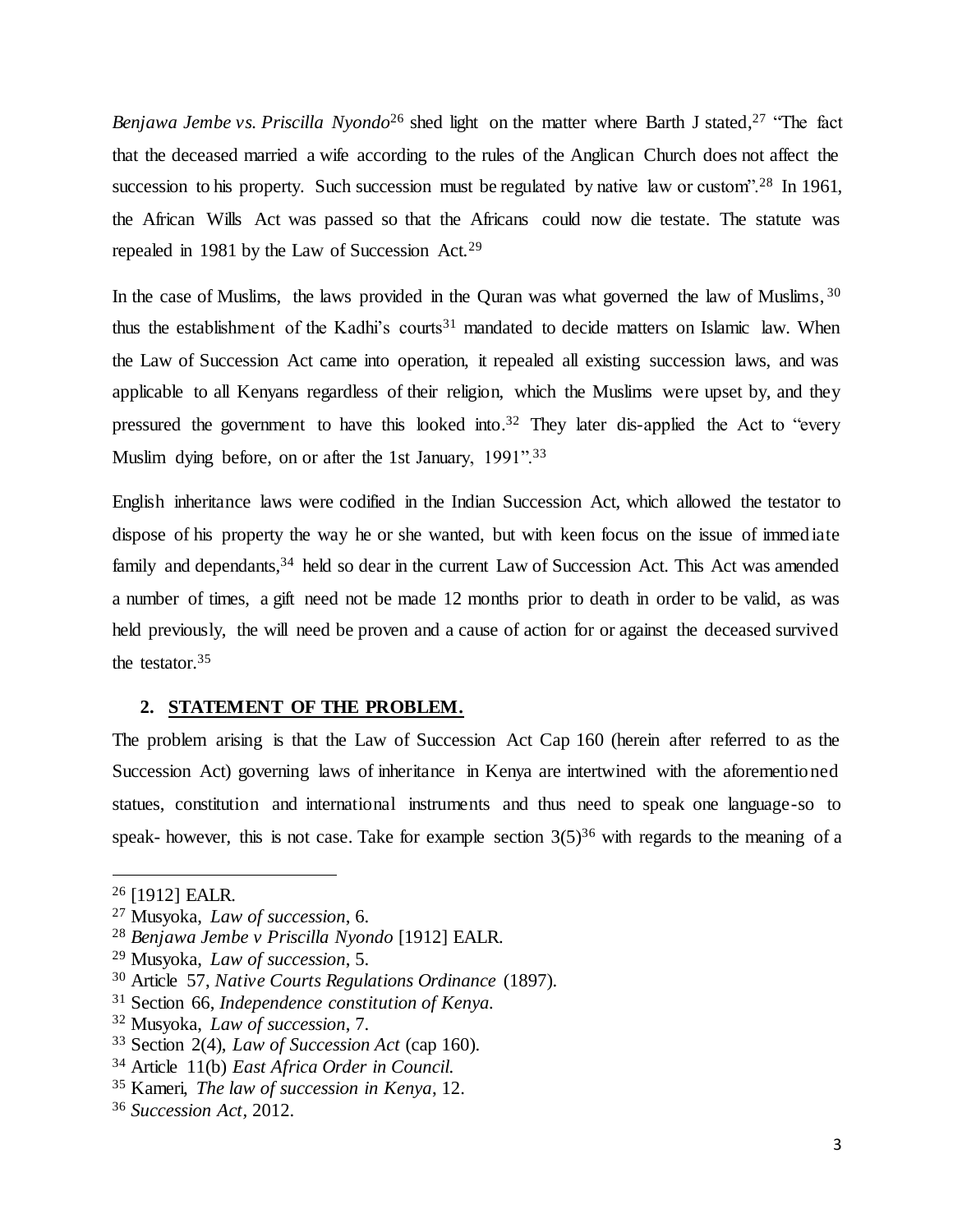wife. It states that "Notwithstanding the provisions of any other written law, a woman married under a system of law which permits polygamy is, where her husband has contracted a previous or subsequent monogamous marriage to another woman, nevertheless a wife for the purposes of this Act, and in particular sections 29 and 40 thereof, and her children are accordingly children within the meaning of this Act". However we know in marriage laws, a man cannot contract another marriage if they currently are in a monogamous marriage, the subsequent marriage is void and thus the woman under the subsequent marriage is not recognised as a wife. This is clearly brought in various case law, just to name a few, *Re: Ruenji* <sup>37</sup>and *Re: Ogola.<sup>38</sup>* However Aluoch J, in response to this stated that "section 3(5) of the Law of Succession Act caters for women under customary by men who had previously or subsequently contracted statutory marriages, and who have been abandoned or neglected, and such women are entitled to be provided for of the estate of the deceased". <sup>39</sup> This was later overturned in the court of Appeal.

With regards to equality, under the Succession Act, a "dependant" means -where the deceased was a woman- her husband if he was being maintained by her immediately prior to the date of her death. In addition to this, widowers have to prove dependency while widows do not have to prove dependency<sup>40</sup>, the status of the widows and the widowers is unequal in regard to this.

"Subject to the provisions of sections 41 and 42 and subject to any appointment or award made under this section, the whole residue of the net intestate estate shall on the death, or, in the case of a widow, re-marriage, of the surviving spouse, devolve upon the surviving child, if there be only one, or be equally divided among the surviving children."<sup>41</sup> This provision purports that upon the re-marriage of a widow, she will lose the life interest that she gained from the previous marriage, which has also been applied in a case where the court found that the widow was not entitled to a life interest as she remarried after the demise of the deceased, but her child with the deceased was found to be the sole heir to the estate of the deceased.<sup>42</sup> The status of widows and widowers is unequal in regard to this as the widowers do not in fact lose their life interest upon remarriage.

<sup>37</sup> Civil case No. 136 of 1975.

<sup>38</sup> [1978] eKLR.

<sup>39</sup> In the matter of the Estate of Reuben Nzioka Mutua(deceased)

<sup>40</sup> Section 29(c), *Law of Succession Act* (cap 160).

<sup>41</sup> Section 35(5), *Law of Succession Act* (cap 160).

<sup>42</sup> In the Matter of the Estate of Charles Muigai Ndung'u (deceased) of Karinde Kiambu District Nairobi HCP&A 2398 of 2002.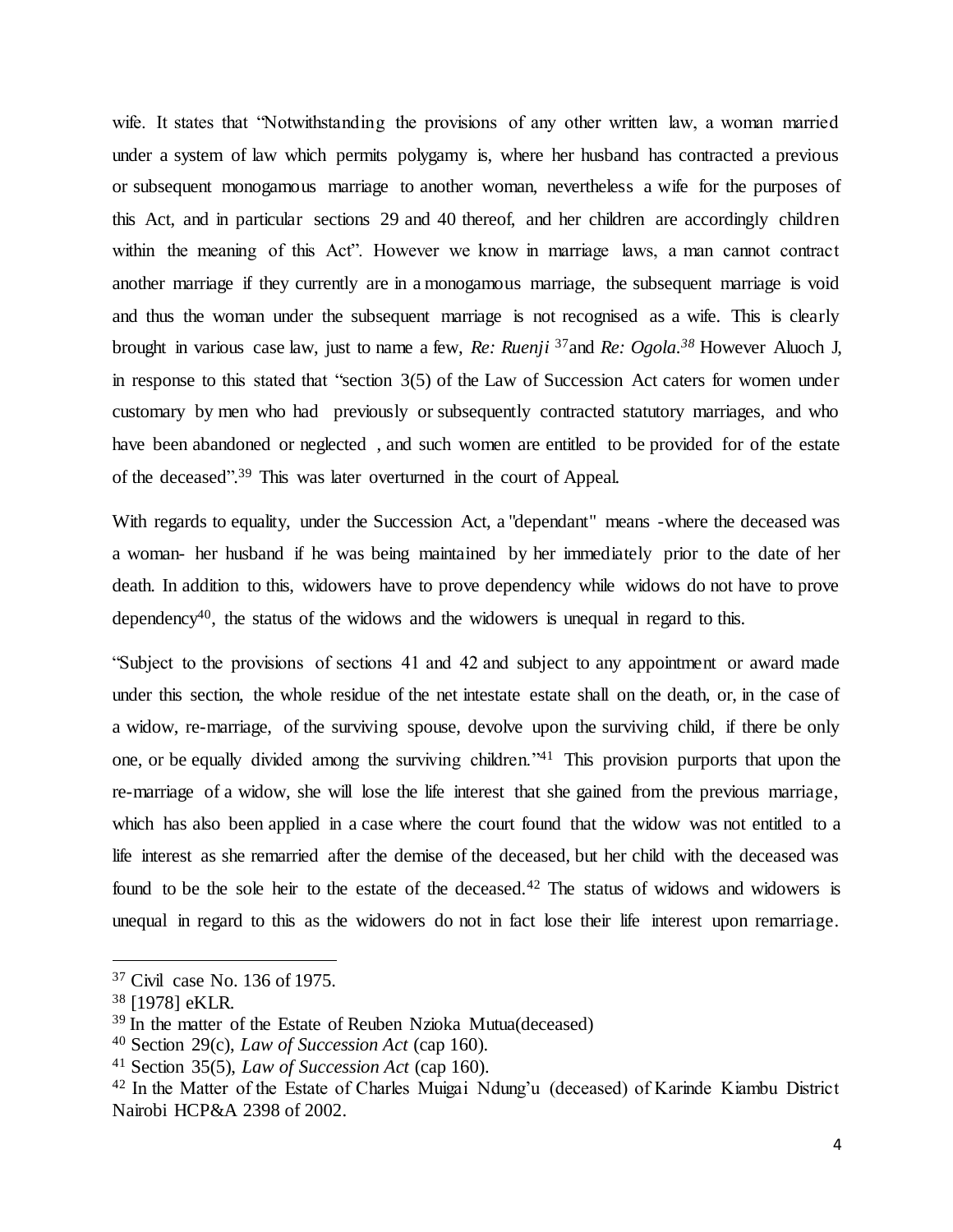What then happens to the traditional customs of levirate unions popular among the Luo community where a wife to a deceased is re-married to the deceased's brother, as part of custom<sup>43</sup>, and has little to no say of whether she indeed does want to re-marry due to fear of ex-communication,<sup>44</sup> should her life interest be snatched from her? What of the children? In such a custom, the children born to the deceased or born to the deceased's brother are seen to be children of the deceased regardless of parentage in a bid to continue the deceased's family line. Can the children born to the deceased's brother claim title of the deceased estate?

Where the intestate was polygamous his personal and household effects and the residue of the net intestate estate shall, in the first instance, be divided among the houses according to the number of children in each house, but also adding any wife surviving him as an additional unit to the number of children.<sup>45</sup> The issue with this is that it does not take into consideration the situation in each family, for example the health status of the children, their ages among others, therefore the division is not equitable.

Where an intestate has left a surviving child or children but no spouse, the net intestate estate shall, subject to the provisions of sections 41 and 42, devolve upon the surviving child, if there be only one, or shall be equally divided among the surviving children.<sup>46</sup> This equal division pays no mind to the situations of the children, such as the age, health status, family status among others and thus not equitable as well.

These variances under the Law of Succession and intertwining statutes need to be addressed through proper codification and consideration.

## <span id="page-14-0"></span>**3. PURPOSE OF THE STUDY OR GENERAL OBJECTIVE.**

This study intends to show the meaning of equality as well as equity, their position in the law and which among the two is a better approach for a more reliable interpretation. In addition to this, where equality is favoured, the study seeks to establish the better between substantive and procedural equality, and how its application affects the current law that is the Succession Act.

<sup>43</sup> Nyarwath, O, 'The Luo care for widows (Lako) and contemporary challenges' 4 *Africa Journals Online* (2012), 94

<sup>44</sup> Miruka P, Nathan J, Jack O, 'The Cultural View of the Luo People of Western (Kenya) on Widow Care and the Biblical Approach' 3 *Sociology and Anthropology* (2015), 242

<sup>45</sup> Section 40, *Law of Succession Act* (cap 160).

<sup>46</sup> Section 38, *Law of Succession Act,* 2012.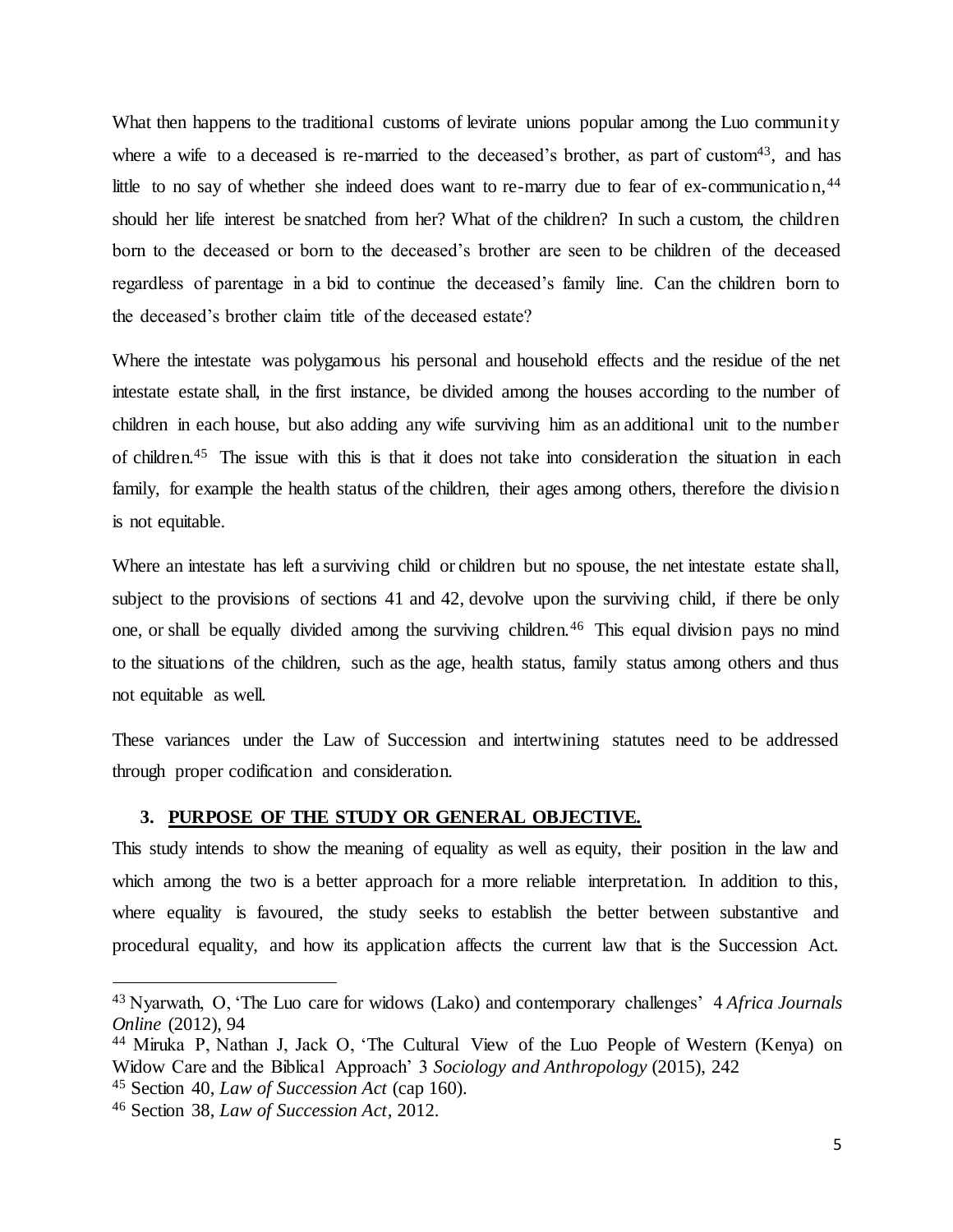Where equity is favoured, the study seeks to find out what are some of the considerations that should be made in applying the equity principle as a better alternative, and its sustainability in law as well.

### <span id="page-15-0"></span>**4. RESEARCH QUESTIONS OR SPECIFIC OBJECTIVES.**

This thesis will look into the following research questions in order to bring out the justifica tion of the study.

- 1. What is equality?
- 2. What is equity?
- 3. What is the meaning of section 3(5), 29 (c), 35(5), 38, 39, 40 of the Succession Act? There will be a need to show the literal meaning of the section as well as the meaning taken up by the courts in making decisions.
- 4. What are the issues that arise as a result of the above provisions?
- 5. What is the place of equality and equity in the above provisions?
- 6. What are the possible recommendations that can be made to rectify the above provisions? To make these recommendations, it is important that a comparative analysis be made with other jurisdictions such as Botswana and South Africa.

### <span id="page-15-1"></span>**5. HYPOTHESIS.**

This research proceeds on the presumption that the Succession Act is in conflict with other laws such as marriage laws, the Constitution of Kenya, international instruments such as the UDHR, CEDAW and the ICCPR and laws in Botswana and South Africa especially because they are keen to ensure that their customary laws are not repugnant to justice and morality as will be seen in later chapters. Thus moving forward on the assumption that the Law of Succession Act is misinformed in part, and needs to take into consideration other existing laws and jurisdictions to make a proper inference in order to fill in the gaps currently present, such as the lack of equality in the law between both men and women. This inequality are in respect to only particular provisions of the Succession Act as will be seen in later chapters.

## <span id="page-15-2"></span>**6. IMPORTANCE OR JUSTIFICATION OR RATIONALE OF THE STUDY.**

This study is justified on the basis that, although the Law of Succession Act has resolved a lot of issues that were there in the past, a few discrepancies here and there need to be looked into in order to ensure lack of contradiction in cases of disputes or claims. This study will also touch on the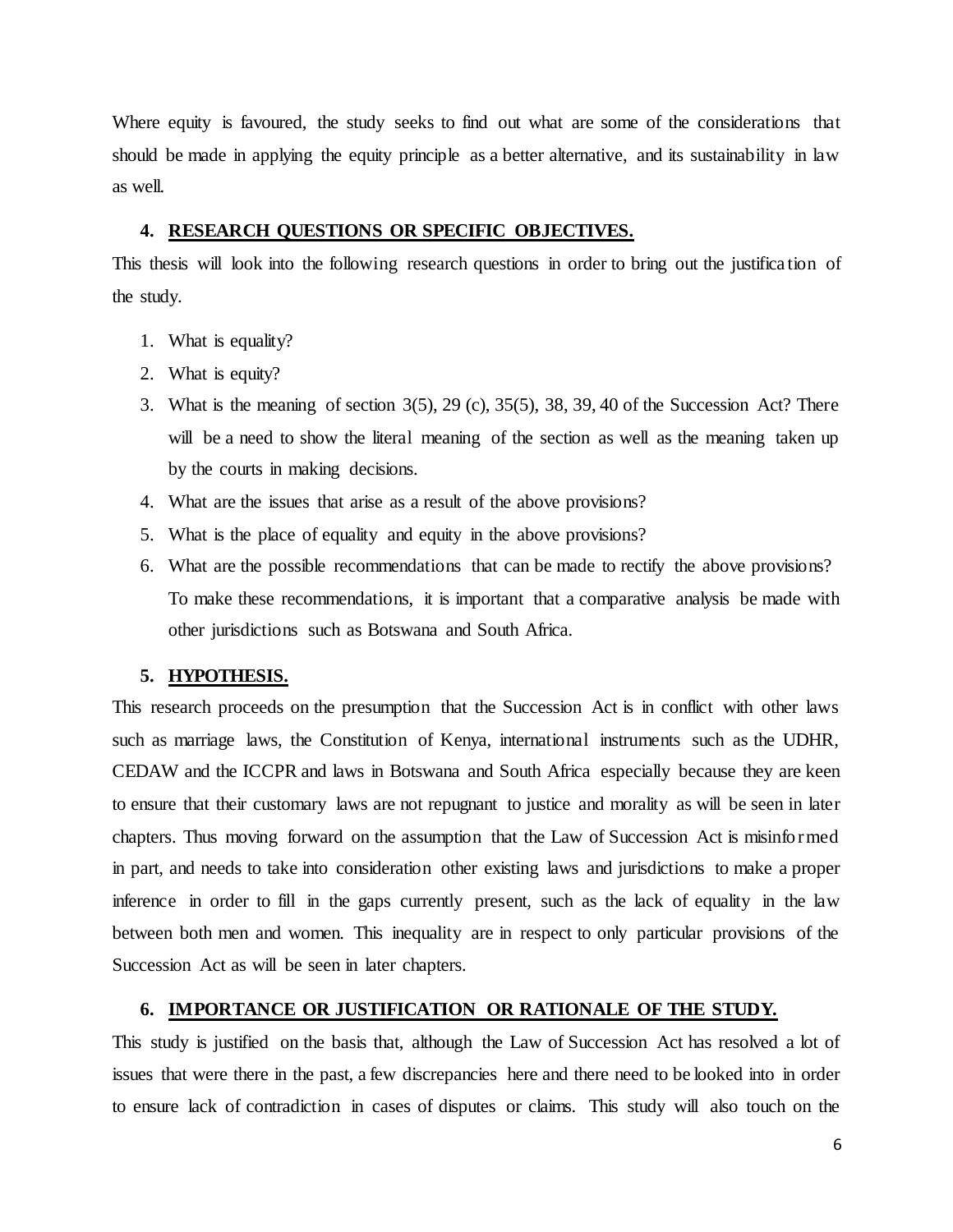different laws aforementioned and the rectification of the dissimilarities will be a step forward to the perfection of these laws. A study into different jurisdictions will also shed light in trying to put forth solutions for our flawed Succession laws.

### <span id="page-16-0"></span>**7. SCOPE AND LIMITATIONS OF THE STUDY.**

This area of law (succession law) is not well developed, and there is very little that has been written and researched on, so far in Kenya the only reliable sources available are, to begin with, precedence from decisions in past cases, secondly, the Law of Succession Act Cap 160.

Another source is the 'Law of succession Instruction notes' by Mr William Musyoka which point out a few disparities among them being the ambiguity of section 3(5) of the Succession Act, and as a result, inequality is also clearly brought out when applying this section of the Act.

Lastly, 'The law of succession in Kenya: Gender Perspectives in Property Management Control, Women and law in East Africa' by Dr Patricia Kameri Mbote where, she gives an analysis on the multiplicity of the laws governing succession despite the promulgation of the Succession Act, certain challenges that face the institution of succession being; modernizing the law, its practices and procedures<sup>47</sup> and goes ahead to give an example of the *Ruenji case* and the *Ogola case* where the monogamy concept of marriage put in a bind, the subsequent wives and children who had no claim on inheritance for deceased husbands and fathers contrary to the first wives under civil and Christian marriages.<sup>48</sup> The second challenge being in relation to the Kenyan state in property management and succession while the third is the contrast between the Traditional African and Western approaches to succession<sup>49</sup>. She also looks into levirate unions, cohabitation which is a result of section 3(5).

Botswana and South Africa have also made an attempt towards the development of this law through there precedence and statutes, therefore my study is limited to the above sources, together with international instruments ratified in Kenya such as the UDHR and CEDAW.

<sup>47</sup> Kameri, *The law of succession in Kenya*.

<sup>48</sup> Kameri, *The law of succession in Kenya.*

<sup>49</sup> Kameri, *The law of succession in Kenya.*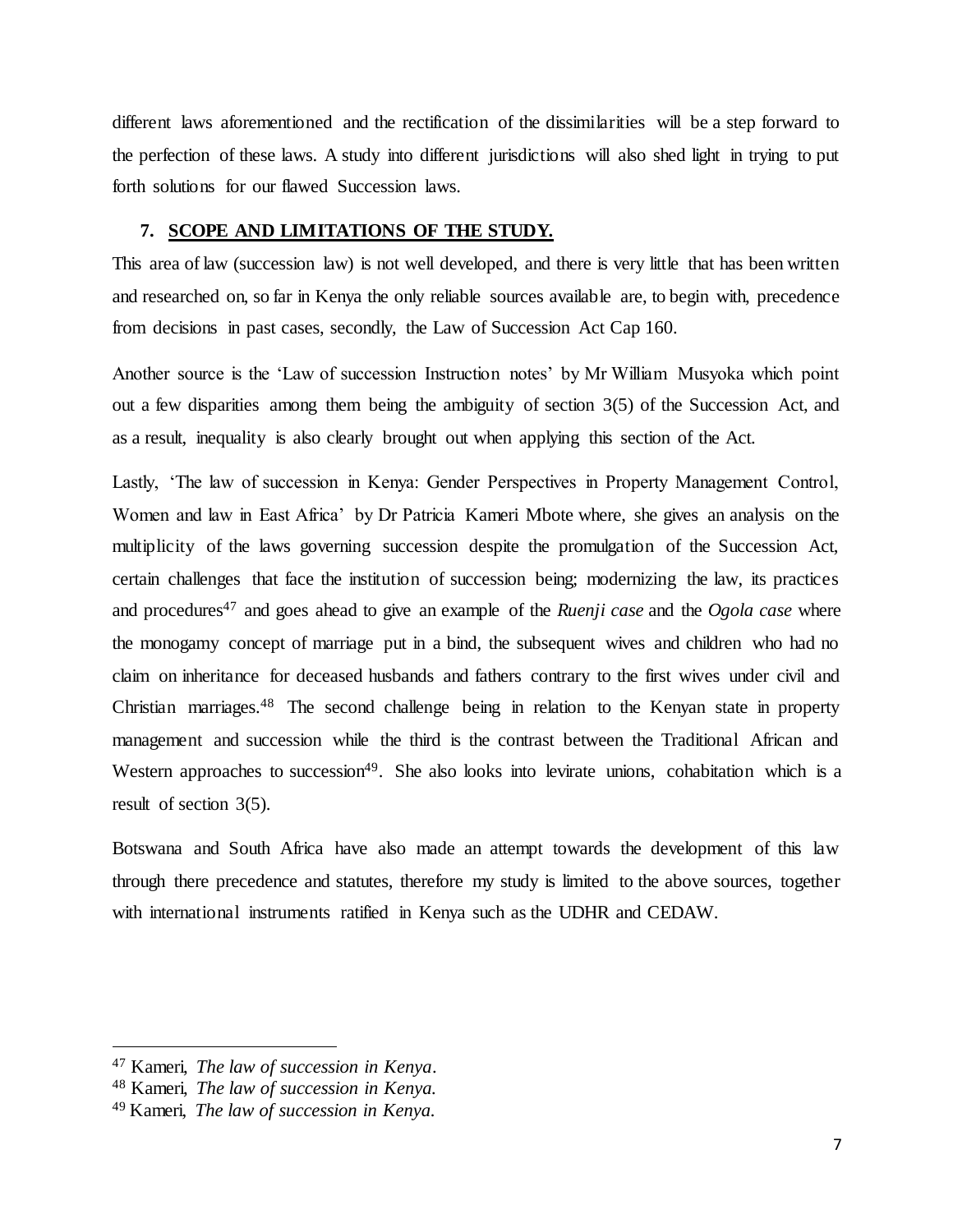# <span id="page-17-0"></span>**8. DEFINITION OF TERMS.**

- 1. *Obiter Dicta-* A judges opinion when delivering judgement. Usually essential to understand the rational of the judge when making a decision but it does not form precedence.
- 2. *Iniusta non est lex-* unjust laws are not laws.

# **9. CHAPTER SUMMARY.**

<span id="page-17-1"></span>Succession laws were primarily customary in Kenya until colonisation, after this the development of succession laws governed by race and religion, such as whether Muslim or Hindu etc. This constant change in this particular law has brought forth contradictions and challenges especially among special classes such as the women who cohabit with the deceased, children born out of wedlock where the deceased father dies without acknowledging that he is indeed the father, some pastoral communities such as those in West Pokot, Samburu, and Isiolo among others.

The Constitution of Kenya strives for equality of all persons under the law<sup>50</sup> so does the UDHR and thus in a bid to make this so under the law of Succession, it needs to be done in a sustainable manner, where factors affecting division of property is taken into consideration so as to prevent a procedural reform in the law, causing more harm than good.

The fine-tuning of the law of succession has been long overdue and societal changes should be incorporated into the law in a substantive manner as opposed to a procedural one.

<sup>50</sup> Article 27, *Constitution of Kenya.*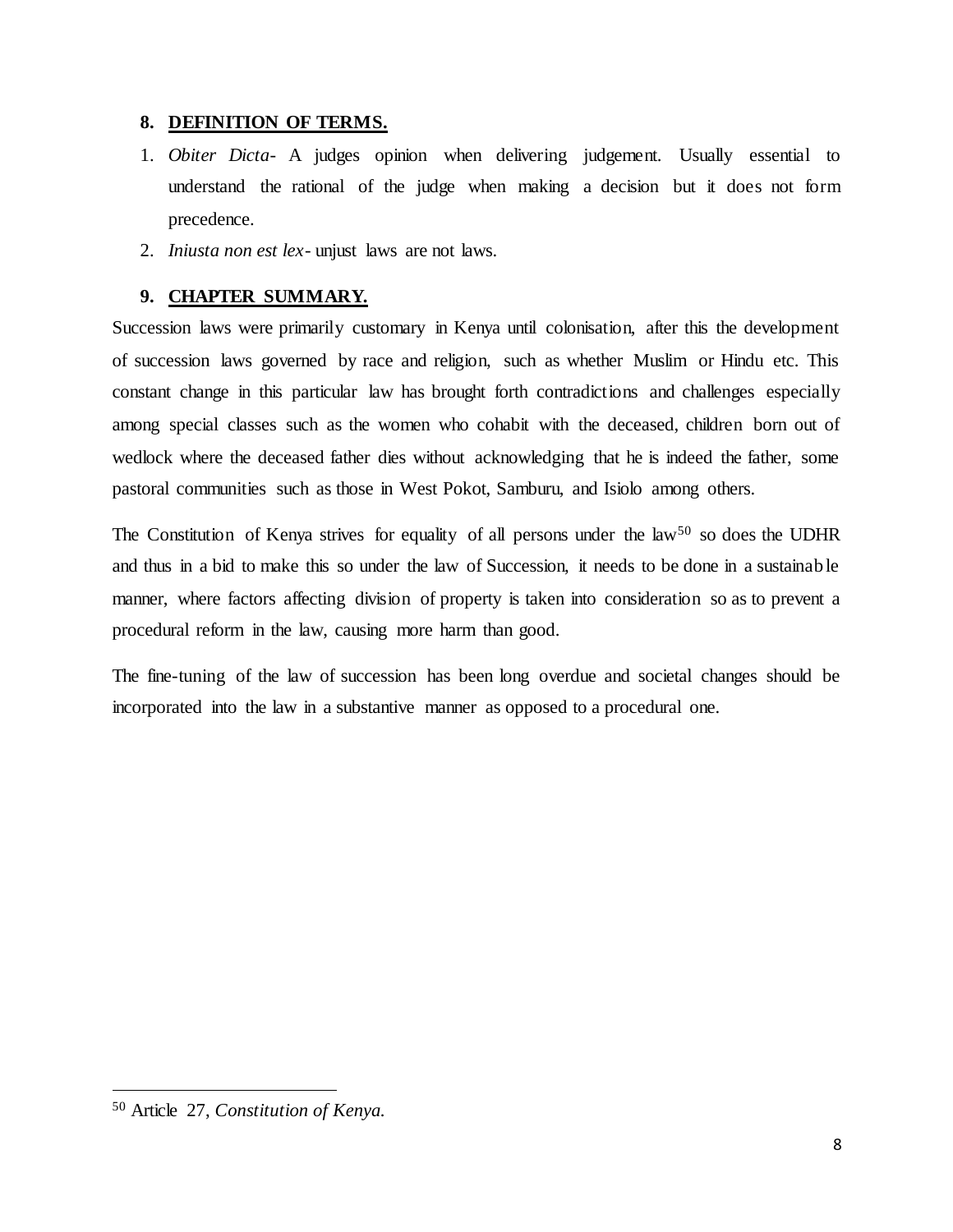### **CHAPTER TWO**

# <span id="page-18-0"></span>THEORETICAL FRAMEWORK AND RESEARCH METHODOLOGY.

# <span id="page-18-2"></span><span id="page-18-1"></span>**INTRODUCTION.**

The known primary schools of thought in jurisprudence are, Natural Law; Legal Positivism and Legal Realism. In my dissertation natural law will the focus of my theoretical framework in a bid to explain the plight of equality and better yet equity during law making and also in application of the law. This paper will limit the use of legal positivism to particular articles of the Constitution of Kenya, local legislations the laws of other jurisdictions mainly South Africa and Botswana, the UDHR the CEDAW and precedence. In addition, my choice of relying on natural law as the basis of my thesis to a greater extent than legal positivism is due to the substantive nature of natural law. Legal positivism tends to be too much of a tunnel vision on the law, and thus the development of unjust laws that oppress specific groups of people in society.

# <span id="page-18-3"></span>**1. NATURAL LAW JURISPRUDENCE.**

Natural law can be defined as the set of moral principles seen through reason, stemming from immanent truths about human nature which that constitute the rational foundation for moral judgement. More simply, it is seen as the participation of eternal law in the rational creature. It originated in Greek philosophy, developed best by Aristotle and is concerned with the state and its order as the sphere of morality, as the realization of all virtue. In this this view, actions correspond to nature and thus naturally good, and those that are against or repugnant to nature are naturally bad.<sup>51</sup> It was then adopted in Roman law by Cicero influenced by the Stoics.<sup>52</sup>

### <span id="page-18-4"></span>1.1 THOMAS AQUINAS.

 $\ddot{\phantom{a}}$ 

Thomas Aquinas being the most influential writer in the traditional approach to natural law opined that there four different kinds of natural law. The first is eternal law related to the rules given by God, and used to governed all creatures; second, natural law being a part of eternal law experienced through the use of human reason; third, divine law which is law revealed to man through the scriptures and lastly, the man made laws which are enacted for common good meant to supplement

<sup>51</sup> Bix B, 'Natural law Theory' in Paterson D (2ed), *A comparison to philosophy of law and legal theory,* Wiley Blackwell, 2010, 211-212.

<sup>52</sup> Rommen H, *The Natural Law: A Study in Legal and Social History and Philosophy,* Liberty Fund, Indianapolis, 1988, 38.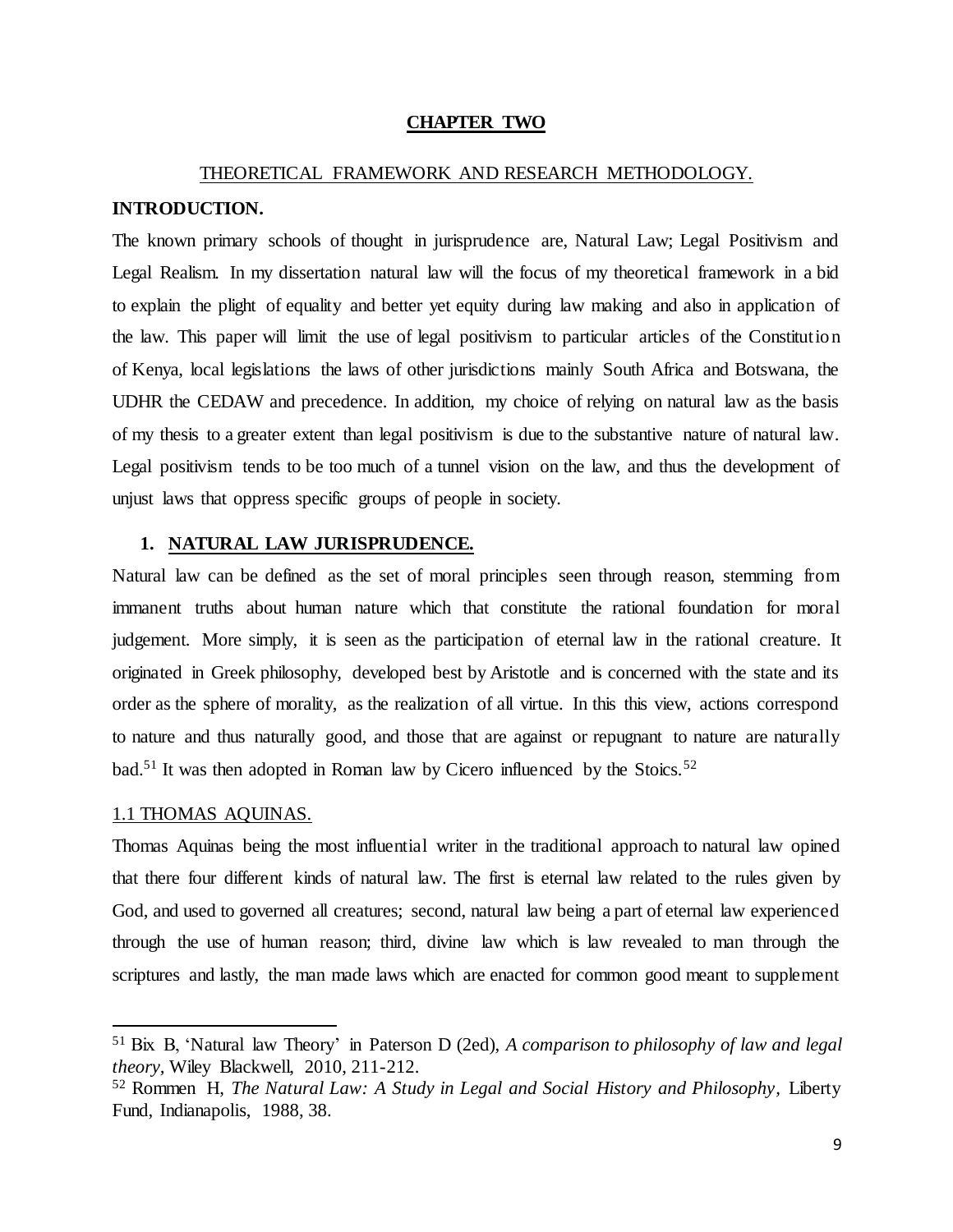natural law and if they fail to conform to natural or divine law, then, they are not be considered law (unjust laws-*iniusta non est lex*). This brings forth some contradiction because it is then assumed that any law considered "unjust" should not be followed. However, according to Aquinas, this is not the case, he says that there are moral reasons for obeying an unjust law and lack thereof the system is thus undermined. Lastly, he developed some principles of Natural law, with the first principle of practical reason being, good is to be done and evil is to be avoided. <sup>53</sup> With this only we can see that the procedural laws of succession should primarily complement the natural and divine laws of what is naturally or divinely good.

### <span id="page-19-0"></span>1.2 HUGO GROTIUS.

In the efforts to ensure that natural law was not only seen as a law coming from God, (which would imply that atheists were not bound by natural law) Hugo Grotius brought about the 'secular natural law' <sup>54</sup>where he states that "Even if we were to concede that which cannot be conceded without the utmost wickedness, that there is no God or that He is not concerned with human affairs, there would still be natural law. … Just as God cannot cause two times two not to make four, so He cannot cause that which is intrinsically evil not to be evil."<sup>55</sup> This ensured that there was no human being who would be exempt from natural law.

# <span id="page-19-1"></span>1.3 EARLY MODERN EUROPE.

In early modern Europe the discussion of natural law was tied in with natural rights developed in the social contract theory by John Locke, Thomas Hobbes and Jean-Jacques Rousseau. I will further discuss this social contract theory in the next few pages in my thesis.

### <span id="page-19-2"></span>1.4 JOHN FINNIS.

 $\ddot{\phantom{a}}$ 

John Finnis develops on what Thomas Aquinas has over the years and this is particularly important to the basis of my argument of substantive equality because he focuses on two particular areas. The first being rejection of his work pegged on a deduction of what ought to be from what actually is. Natural law comes from an intrinsic knowledge and needs no external justification and because

<sup>53</sup> Bix B, 'Natural law', 213-215.

<sup>54</sup> Gitahi J, *Jurisprudence* (PowerPoint slides).

<sup>55</sup> Gitahi J, *Jurisprudence* (PowerPoint slides).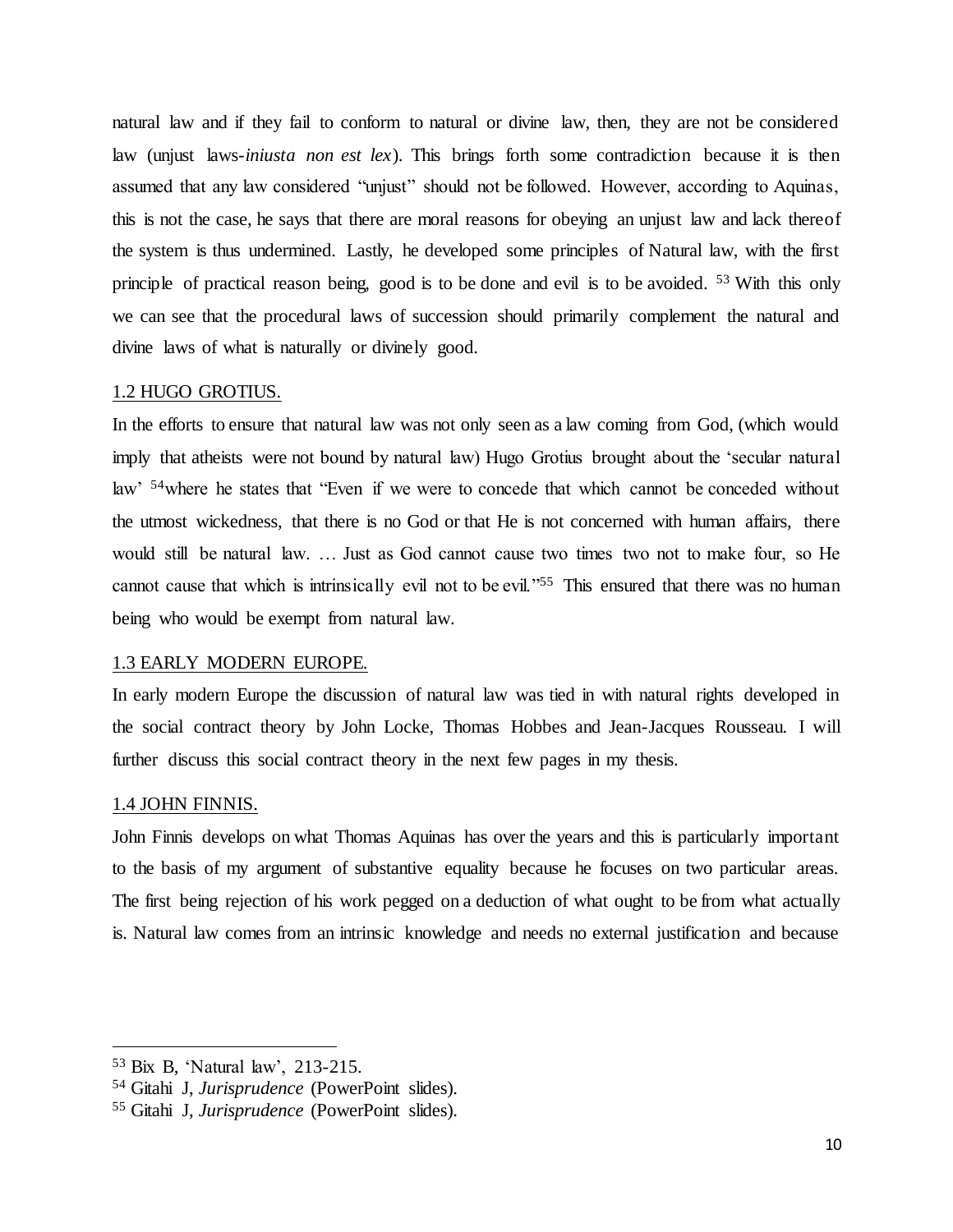the consensus on ultimate values is difficult to realise does not mean that they actually do not exist.<sup>56</sup>

Secondly, he avoids confrontation with positive law. It was the mistaken interpretation that, natural law does not recognise a law as a law if it is in contradiction with natural law itself. However even though the interpretation really meant that one should obey the law of God rather than human law, he still went on to say that where a law was rendered unjust merely because it offends the common good, then it might be better to simply obey. In addition to this, even the laws do not cut though matters of conscience, laws should be obeyed wherever possible in order to prevent civil order from being undermined as mentioned above.<sup>57</sup> Therefore this paper although is trying to put forth an argument for substantive equality under the law, it does not in any way encourage the disobedience of current laws that have no regard to equality, but is rather trying to show the need for equality and it's philosophical basis.

#### <span id="page-20-0"></span>1.5 LON FULLER

The traditional natural law was faced with multiple criticisms from legal positivists such as John Austin, Hans Kelsen among many others. This lead to the development -so to speak- of the modern natural law theory by Lon Fuller, Ronald Dworkin among other influential English writers that I will mention later on. This modern approach to natural law brings more focus to the true understanding of the law as a "social institution" without contradicting the traditional natural law theory. This modern theory also argued against the sharp separation of law and morality that the legal positivists based their entire argument on, and opined for a moral evaluation of some sort in describing the law.<sup>58</sup>

Legal positivism had a one-way projection of authority where the law making process is one way and fed to the citizens to obey without due consideration nor the cooperation among the authority and the citizens who have the obligation to follow the law.<sup>59</sup>

The law is a process as opposed to an object. In order to understand the law, one needs to understand the moral concept to which it is trying to work towards. It is "the enterprise of

<sup>56</sup> Finnis J, *Natural law and natural rights*, Oxford University Press, 1980, 24.

<sup>57</sup> Finnis J, Natural law and natural rights, 360-364.

<sup>58</sup> Bix B, 'Natural law', 218-219.

<sup>59</sup> Bix B, 'Natural law', 219.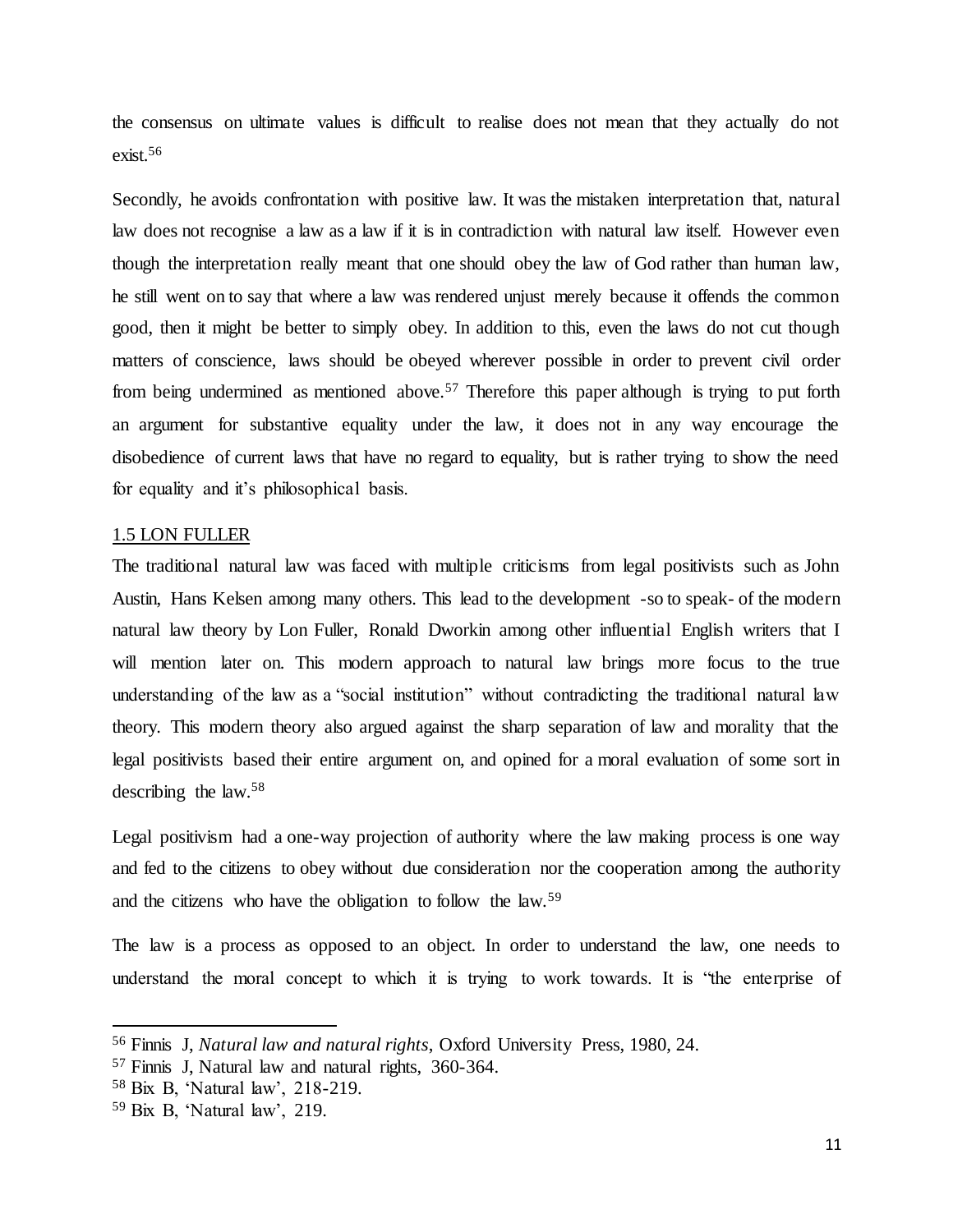subjecting human conduct to the governance of rules" and as such should be a guidance to the people it governs, to lead the citizens to a common good or end, as opposed to making rules that confuse the citizens. <sup>60</sup>

To live quality life, a society needs a structure provided by a sound legal system and thus effectuating moral goods and thus the eight principles of legality serving as a criteria for testing the level of excellence in which a government should strive. These principles bring out the internal morality of the law. They are: these laws should be general; they should be promulgated so that the citizens know the standards to which they are being held; retroactive rulemaking ad application should be minimized; the laws should be understandable; they should not be contradictory; they should not require conduct beyond the abilities of those affected; they should remain relatively constant through time and lastly, there should be a congruence between the laws as announced and their actual administration.<sup>61</sup> These eight principles are key in law making and its application today with special regard to ensuring that laws are not contradictory; (which is my main problem with the succession Act in relation to other legislations) ensuring that they remain relatively constant in that some laws of the succession Act too rigid which is again unfair and lastly ensuring that the laws are understandable, which points straight to Section 3(5) of the Succession Act, however these will be discussed in later chapters.

### <span id="page-21-0"></span>**2. JEREMY BENTHAM.**

Jeremy Bentham was an English philosopher, who was associated with the utilitarianism principle and also based his argument on the same train of thought with that of Beccaria. His main reasoning was that, the greatest happiness for the greatest number of people is the foundation of morals as well as law. In his view, it is the obligation of the state to promote the greatest happiness by using a criminal justice system that deters offenders.<sup>62</sup> This can only be achieved where the criminal punishment provided is practical and useful to the people. This is relevant to equality as according to specific legislation for example article 27 of the Constitution of Kenya 2010, the provision for equality amongst all people is a great happiness for the greatest number of people, as both men and women get to enjoy the same rights and freedoms.

<sup>60</sup> Fuller L, *The Morality of Law,* Yale University Press, New Haven, 1969, 96.

<sup>61</sup> Fuller L, The Morality of Law, 33-91.

<sup>62</sup> Burns J, *Happiness and Utility: Jeremy Bentham's Equation,* Cambridge University Press, 2005.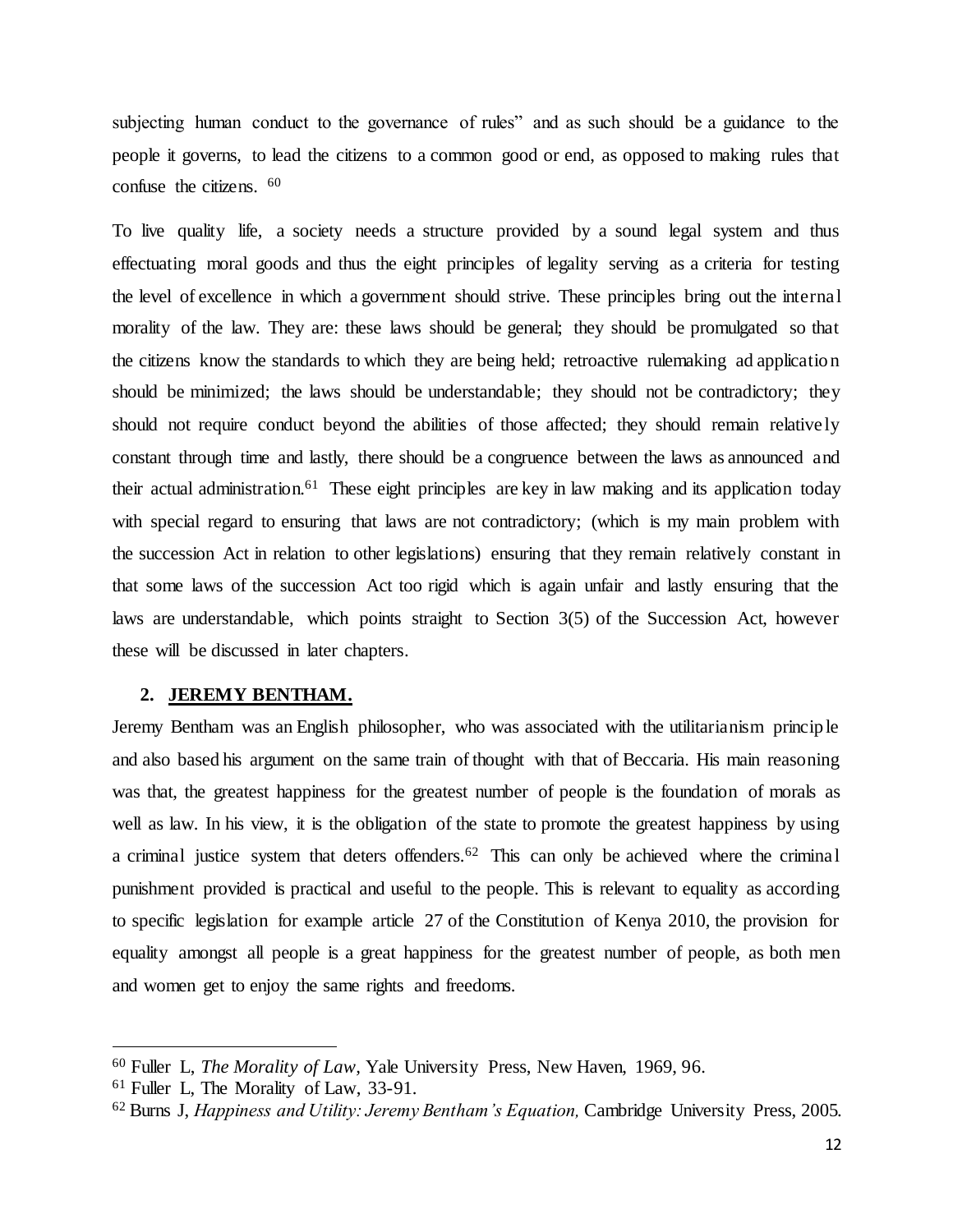#### <span id="page-22-0"></span>**3. IMMANUEL KANT.**

 $\ddot{\phantom{a}}$ 

The philosopher Immanuel Kant argued for the theory of retribution or just deserts as a justification for the punishment of criminal offences. The act of retribution or the retributive justice system is where punishment is administered in return for a wrong committed whereas the main precept under the just desert theory is derived from the word itself, whereby a person who commits a crime is deserving of punishment.<sup>63</sup> Kant was of the view that punishment can never be administered merely as a means of promoting another good but rather it should be pronounced to all criminals proportionate to their internal wickedness. This is to mean that punishment should not be given to serve any other purpose but should only be administered because an individual has violated the provisions of a certain law. Unlike Bentham who was concerned that the deterrence theory in regards to punishment is for the purpose of preventing other wrongdoers from repeating the same actions, Kant maintains that the only justification for administering punishment is retribution. <sup>64</sup> The case of VMK and Catholic University of Eastern Africa is a stellar case in the development of the right to equality coupled with non-discrimination. In this case, the claimant had been an employee of the respondent since the year 2000, earning seven thousand shillings without benefits and there were two male employees in the same position who were employed on permanent pensionable terms, yet she was not. She later responded to internal job advertisement where a HIV test was conducted without the knowledge, consent or authority of the claimant. In addition to this, HIV was not among the tests that was to be conducted based on the Medical Examination form which she was given by the Personnel department. Over the years she got shorter and shorter contracts, due to her HIV status as her salary also got less, refusing her paid maternity leave followed by an immediate termination of employment upon return from the unpaid maternity leave. The court, having found that the termination of the employment of the claimant was a culmination of various discriminatory actions against the claimant which was unlawful and in violation of human rights of the claimant, the court found that the termination did not meet the threshold provided under Section 45 (2) (a) and (c). Thus she was awarded 6,971,346 Shillings. <sup>65</sup>

<sup>&</sup>lt;sup>63</sup> Carlsmith K, 'Why do we punish?' Deterrence and just deserts as motives for punishment, 83 *Journal of Personality and Social Psychology*, (2002).

<sup>64</sup> Dodson C, *The role of harm, detectability and knowledge of HIV Non-Disclosure Laws in Affecting Punishment Recommendations for HIV Law Violators*, Old Dominion University, 2016. <sup>65</sup> VMK v Catholic University of Eastern Africa [2010] eKLR.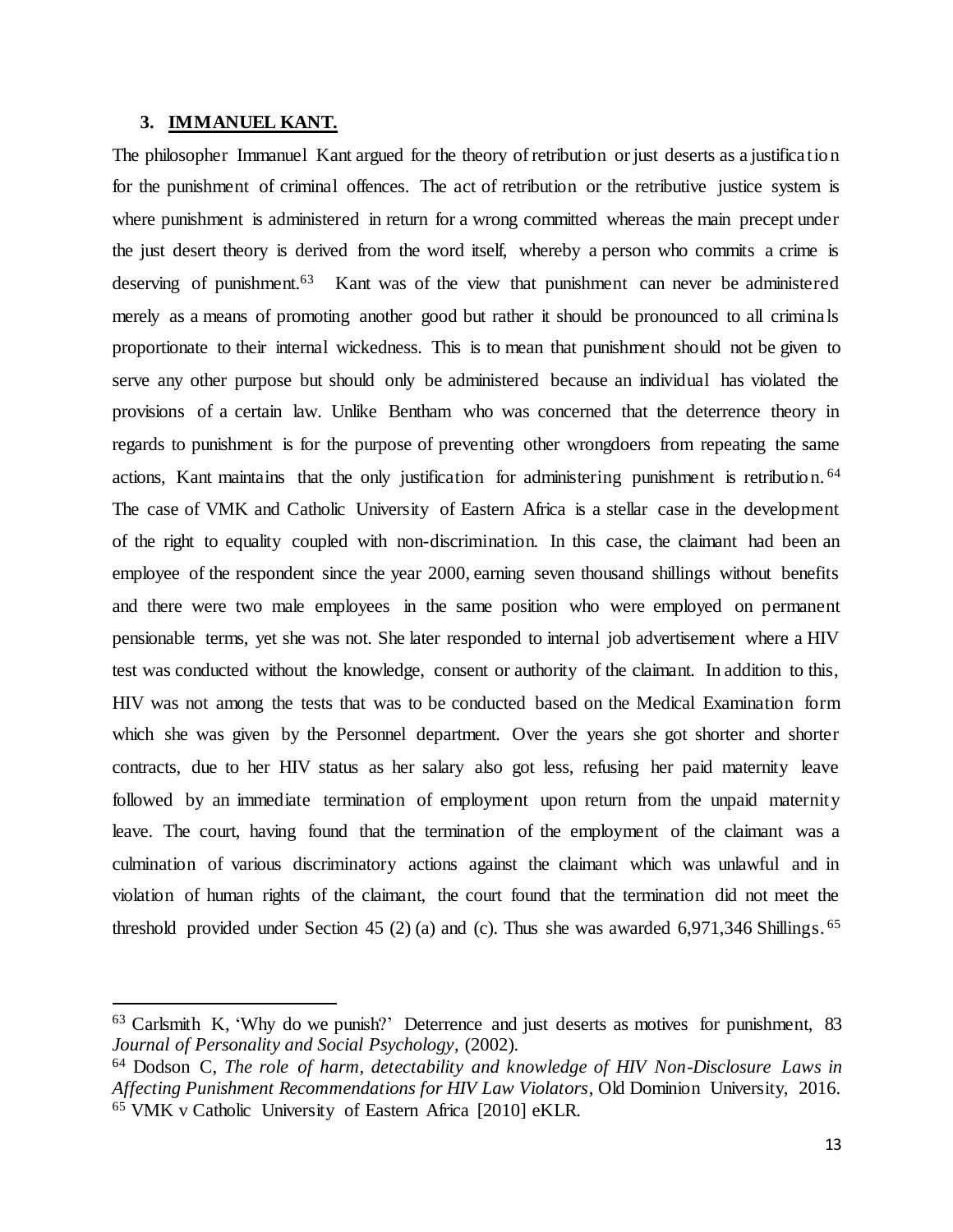Such decisions are what Immanuel Kant stood for, that there must be punishment for disobedience of the law, and the punishment must also fit the crime.

# <span id="page-23-0"></span>**4. FEMINIST LEGAL THEORY.**

The Oxford Dictionary defines feminism as the advocacy of women's rights on the grounds of political, social and economic equality to men. The concept of feminism or the feminist theory therefore advocates for equal opportunities for both men and women. Kenya is a state party to the CEDAW by virtue of article 2(6) of the Constitution of Kenya which is a convention that obligates state parties to take all appropriate measures including legislations to ensure that the rights of women are protected. It further requires that state parties get rid of any laws that would hinder the enjoyment of the rights under the convention.<sup>66</sup> In addition, the Constitution of Kenya appreciates the concept of feminism for it provides that women and men are to afforded equal treatment and the right to equal opportunities. The aforementioned succession laws pose a difficulty to the feminist legal movement because widows under the Succession Act are lose their life interest when they re-marry however, this is not the same for the men, they get to keep their life interest even after they re-marry. This provision among others is oppressive to the women in the society as they do not get to enjoy rights and freedoms (being right to marry, freedom of association and right to equality under the law) conferred upon them by the constitution and international legal instruments in the same way that the men do.

# <span id="page-23-1"></span>**5. SOCIAL CONTRACT THEORY.**

## <span id="page-23-2"></span>5.1 THOMAS HOBBES.

 $\ddot{\phantom{a}}$ 

Thomas Hobbes put forth a theory named the social contract theory where according to him, prior to Social Contract, man lived in the State of Nature. Man's life in the State of nature was one of fear and selfishness. Man lived in chaotic condition of constant fear. Life in the State of Nature was 'solitary', 'poor', 'nasty', 'brutish', and 'short'. Man has a natural desire for self-protection, self-preservation and to avoid misery and pain and therefore entered into a contract where the society all surrendered all their rights and freedoms to an authority. This lead to the development of a monarch who would be the absolute head and the subjects had no rights against this authority, but Hobbes put some moral obligations on the sovereign who shall be bound by natural law. He also argues that human beings are rational and are capable of pursuing their desires as efficiently

<sup>66</sup> Article 2(6) *Constitution of Kenya*, 2010.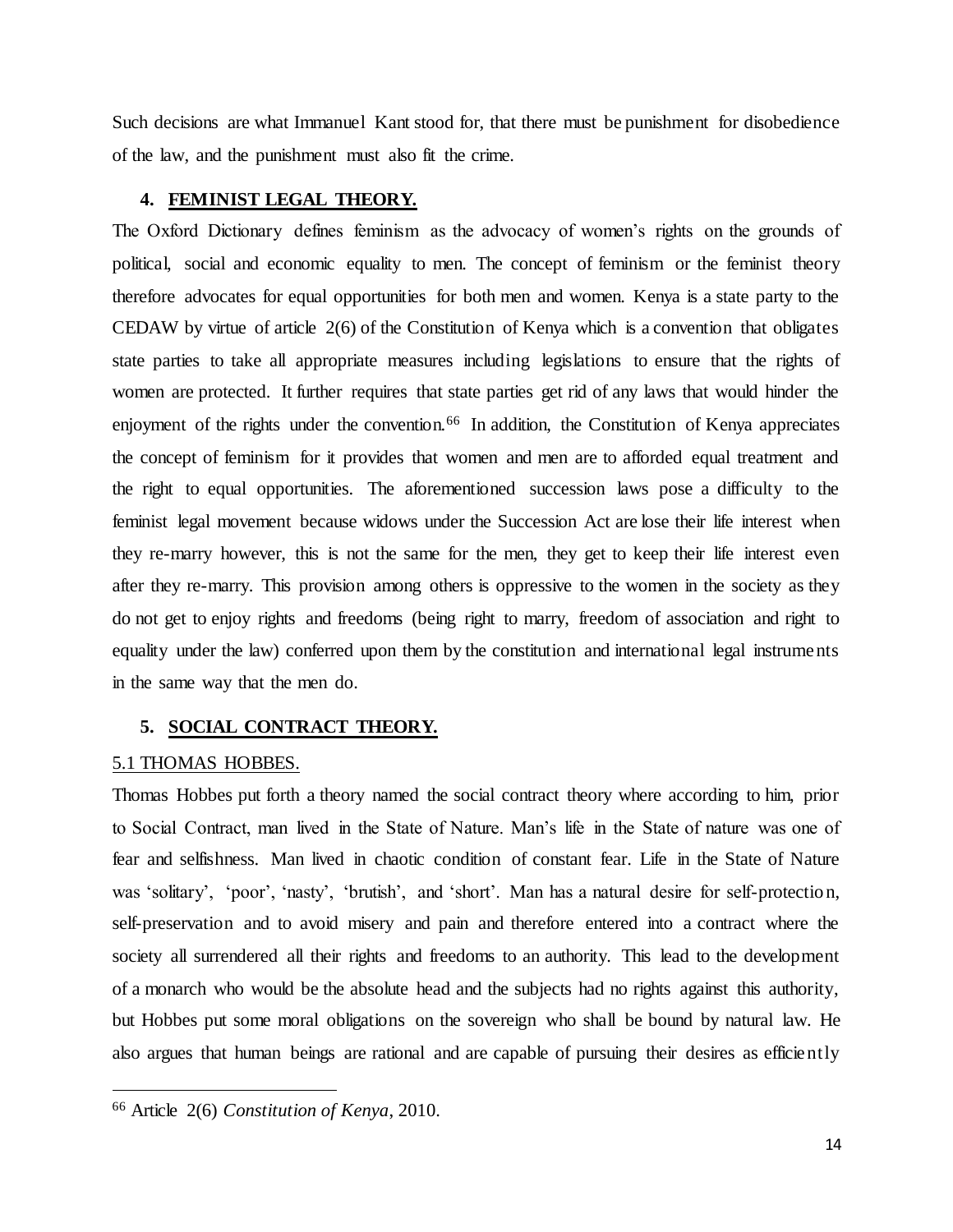as possible.<sup>67</sup> Since the subjects surrender all their rights to the sovereign, then natural law steps in to act as a moral guide to the sovereign for the preservation of the natural rights of the subjects, such as equality as established by article 27 of the Constitution of Kenya.

### <span id="page-24-0"></span>5.2 JOHN LOCKE.

The social contract theory by John Locke departed from that of Thomas Hobbes in that, according to Locke, life was reasonably good and enjoyable, but the property was not secure. He considered State of Nature as a "Golden Age". It was a state of "peace, goodwill, mutual assistance, and preservation" and men had all the rights which nature could give them. The state of nature lacked an authority to punish people from their wrongdoing but, it was not a state without morality. All persons were equal and independent, it was a 'state of liberty' where all people were free to pursue their interests free from interference.<sup>68</sup>

Property played an important role in Locke's theory where it was inherent in the moral order encouraging people to tend to their affairs. It arose from the labour that a particular person expended on it, or rather derived from the toil and trouble experienced in creating it. There was thus a need to protect it, and hence the social contract, however here, a person didn't surrender all the rights to single "ruler", each person maintained their rights as they were considered natural and inalienable rights of men. The government was only meant to uphold and protect the natural rights of men. So long as the Government fulfils this purpose, the laws given by it are valid and binding but, when it ceases to fulfil it, then the laws would have no validity and the Government can be thrown out of power.<sup>69</sup>

This is important to the current succession laws in that in addition to each person being treated equally under the law, the treatment needed to be merited. This is seen throughout the entire succession act where those eligible to inheritance of an estate from a deceased were those who were, dependants<sup>70</sup>, wives<sup>71</sup>, people expressly stated in the deceased's will<sup>72</sup> among others. The

<sup>67</sup> Email from Elahi M on 3 October 2016.

<sup>68</sup> Tuckness A, *Locke's political philosophy: The Stanford encyclopedia of philosophy,*  Metaphysics Research Lab, Stanford University, 2016, [https://plato.stanford.edu/entries/locke](https://plato.stanford.edu/entries/locke-political/)[political/](https://plato.stanford.edu/entries/locke-political/) accessed 10 October 2016.

<sup>69</sup> Email from Elahi M on 3 October 2016.

<sup>70</sup> Section 29, *Succession Act, Cap 160.*

<sup>71</sup> Section 3(5), *Succession Act*, Cap 160

<sup>72</sup> Section 3(1), *Succession Act,* Cap 160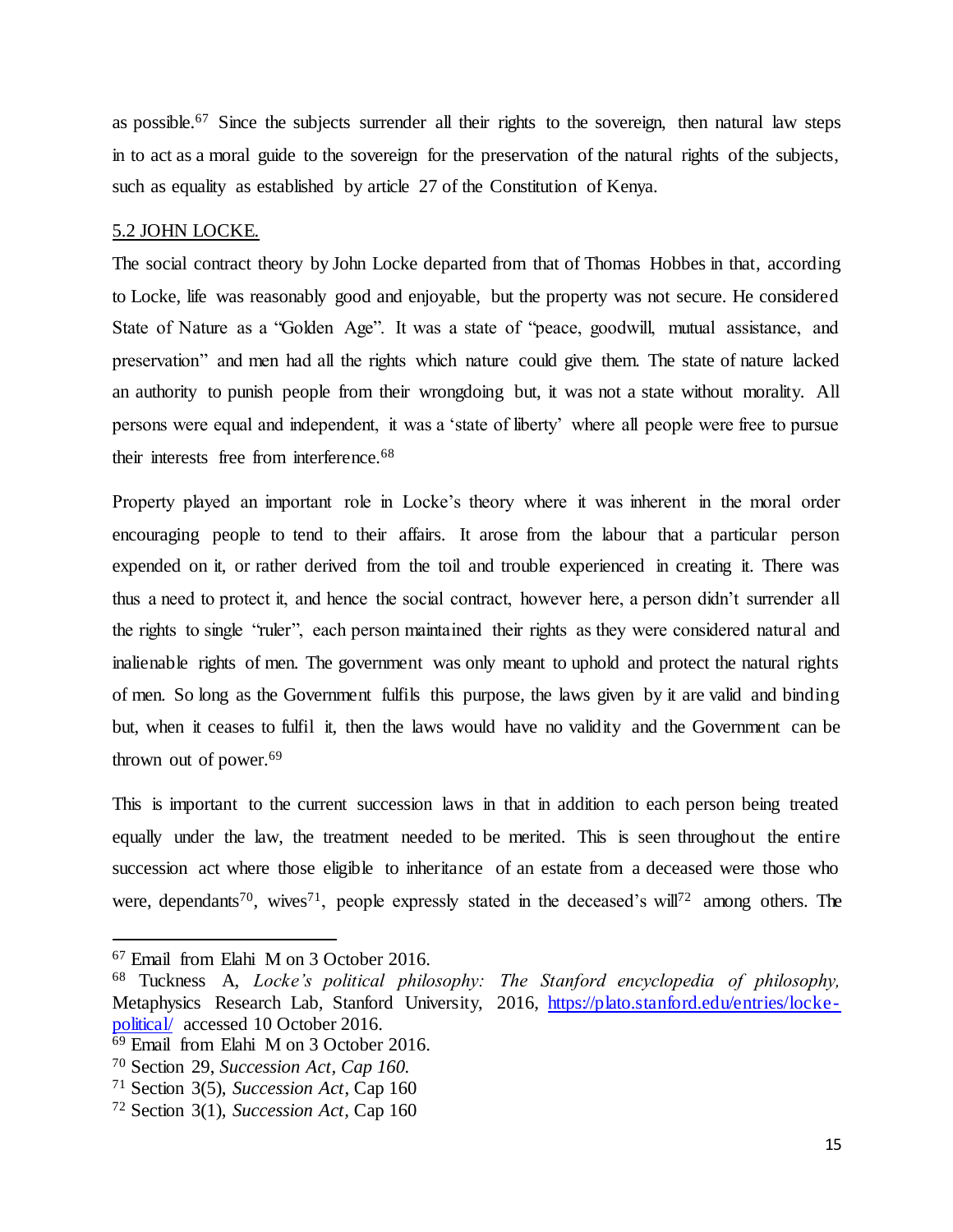division of this property especially where the deceased died intestate is what needs to be given more attention, and if this theory is anything to go by, the property should be divided according to proportions of who has most merited the inheritance.

### <span id="page-25-0"></span>5.3 JEAN-JACQUES ROUSSEAU.

Jean-Jacques Rousseau's social contract theory on the other hand opined the humanity's "fall from grace" with the invention of property, and thus surrendered their rights to the whole community as a whole termed the "general will" which was probably the reason behind having particular pastoral lands in Kenya not subject to intestacy rules, but to customary law only. However in the next chapter I will show how this goes against equality contradicting local legislations.<sup>73</sup>

Through Social Contract, a new form of social organisation- the state was formed to assure and guarantee rights, liberties freedom and equality. The essence of the Rousseau's theory of General Will is that state and law were the product of General Will of the people. State and the laws are made by it and if the government and laws do not conform to 'general will', they would be discarded. The individual traded his natural rights, for civil liberties such as freedom of speech, equality, assembly, among others.<sup>74</sup>

This social contract theory by these philosophers evidently supports the notion of equality among the people in relation to their rights, and substantive equality at that.

### <span id="page-25-1"></span>**6. LEGAL POSITIVISM.**

In as much as my argument for equality heavily relies on the notion of natural law, legal positivism also has a role to play in my thesis in part with regards to article 27 of the Constitution of Kenya, article 1 of the UDHR among other legal instruments provide for the equality of all people under the law, and the Legal Positivism school of thought should be interpreted and followed *strictu sensu.*

#### <span id="page-25-2"></span>**RESEARCH METHODOLOGY.**

 $\ddot{\phantom{a}}$ 

The method to be used to gather information for this paper will be through the use of the library. The library research will seek to analyse and interpret the Constitution of Kenya, the UDHR, the

<sup>73</sup> Rousseau J, *The social contract: Or, Principles of political right.* New American Library, New York, 1974.

<sup>74</sup> Tumising R, *Constitutional law: Social Contract* (PowerPoint slides), 2013.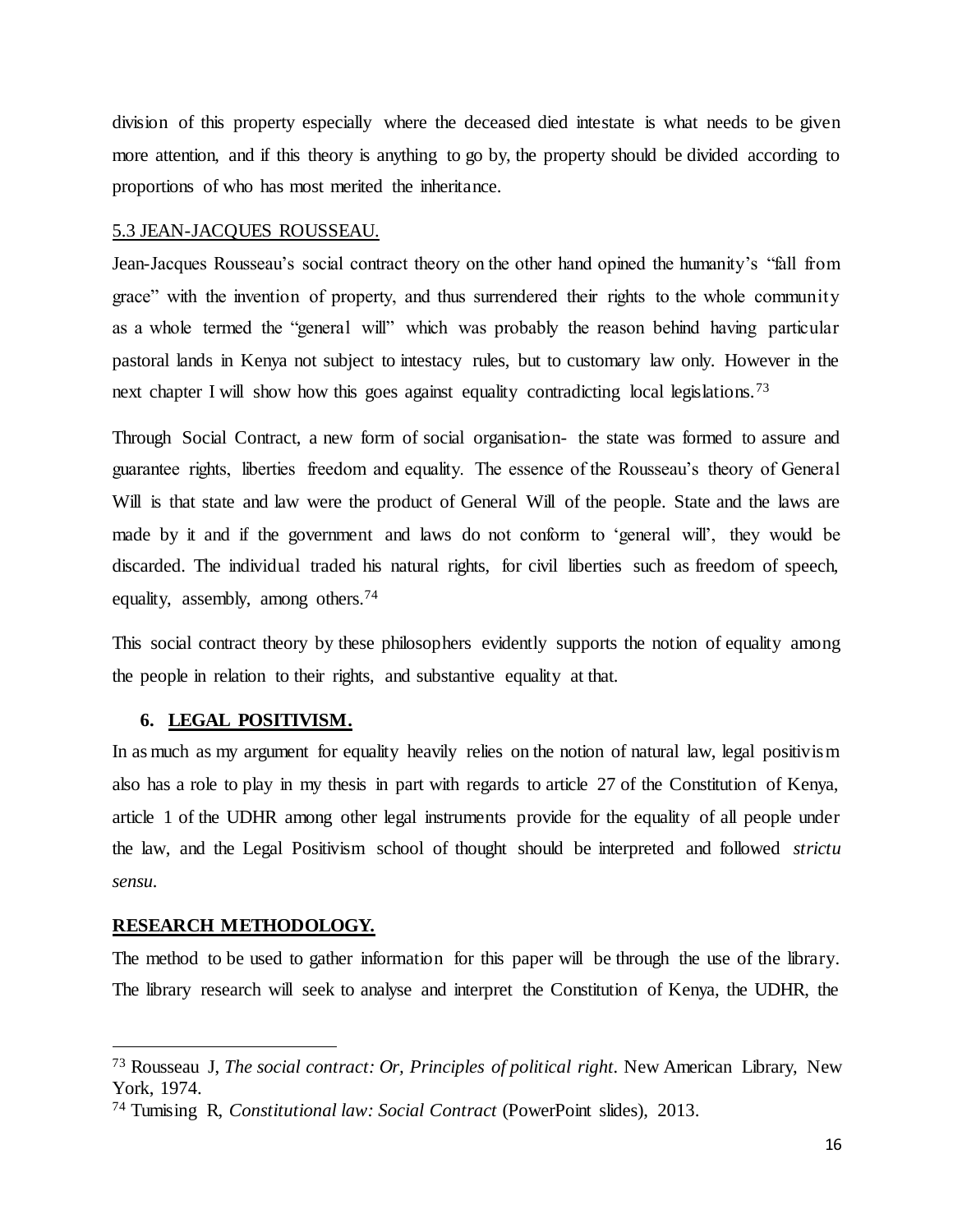CEDAW, the International Covenant on Civil and Political Rights (ICCPR) and judicial decisions, recommendations of international fora, and scholarly writings on the application of equality to the succession laws. This research paper will be based on the case study as well as the comparative methods of inquiry in order to prove or disprove the hypothesis.

# **CONCLUSION.**

Succession laws should be promulgated with the use of reason opined by natural law, so as to ensure the presence of just laws in the society. This will reduce the resistance to the law and elevate a peaceful society.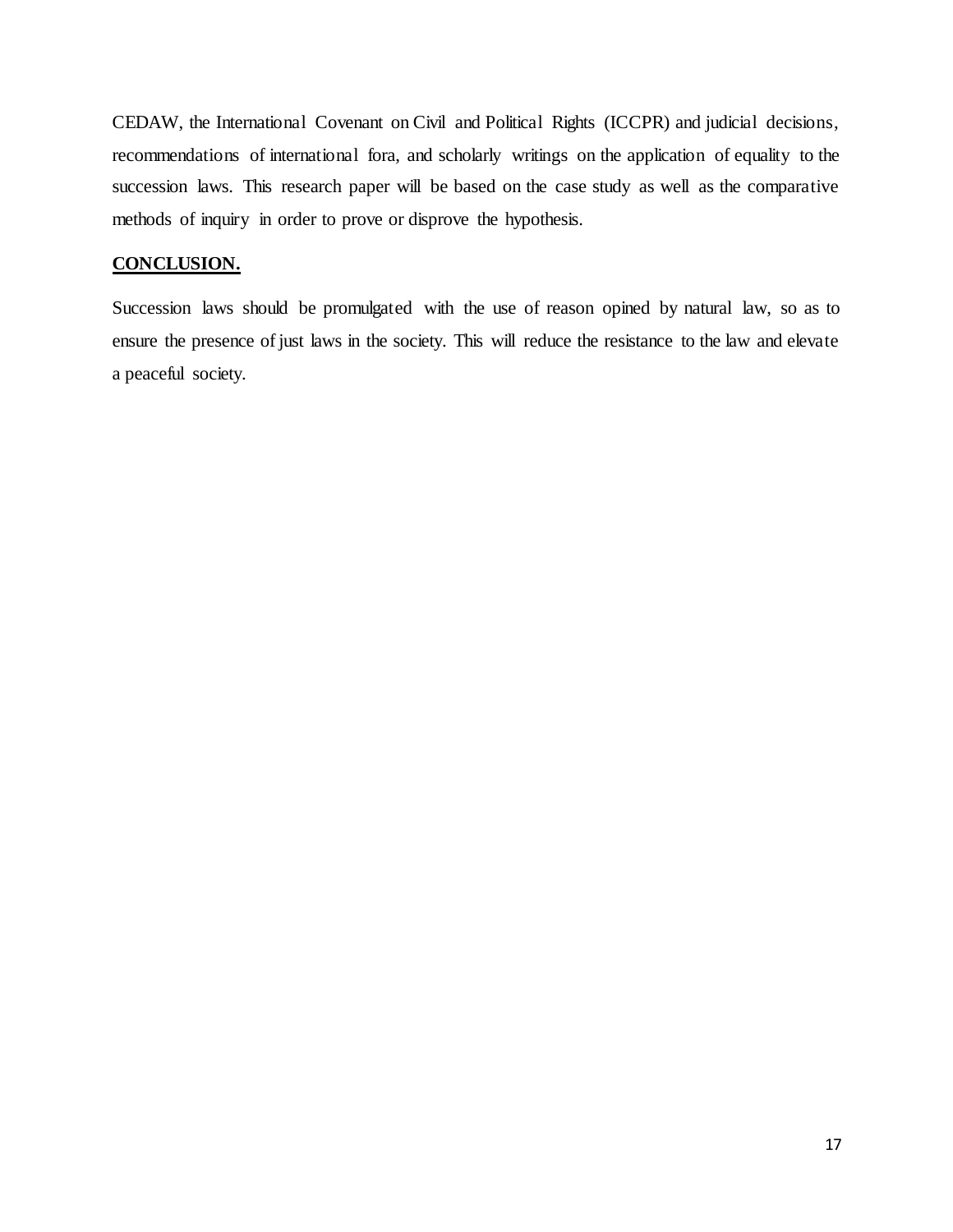# **CHAPTER THREE.**

### **CASE STUDY.**

# <span id="page-27-2"></span><span id="page-27-1"></span><span id="page-27-0"></span>**1. UNDERSTANDING EQUALITY.**

 $\ddot{\phantom{a}}$ 

The term equality is a correspondence between a group of different living or non-living things, processes or situations that have the same qualities in at least one way or the other, but not necessarily all aspects, and therefore the need to distinguish between a similarity or things being identical to each other. In this regard once this is understood, then when a particular law states that are people are equal, we understand that it does not mean that all people are identical or similar. Equality can be used in a descriptive manner to show that a group of people are of the same age, and also in a prescriptive manner to show the presence of equality when a prescriptive standard is applied, and this is what my thesis is focused on, for example that all people are or rather ought to be equal before the law.<sup>75</sup>

Equality on its own is incomplete because then one would wonder, in what respect is one equal to another. It is understood as an issue of social justice, not as a single principle, but as a complex group of principles forming the basic core of today's egalitarianism.<sup>76</sup>

Equality has a close link with morality and justice more so, distributive and general justice.<sup>77</sup> In my previous chapter I put forth a framework in support of the place of equality in a just system and the following principles of equality that were supported by the aforementioned philosophies and will be a main focus for the case study.

The first principle is known as formal equality where two people have equal status in a particular respect and must be so treated,<sup>78</sup> for example, if there is an amusement park ride that only allows people of 6ft and above, then it means that, two people who are 6ft want to ride then, they must be granted the access, all matters held constant.

<sup>75</sup> 'Gosepath Stefan: Equality' *Stanford Encyclopedia of Philosophy,* 27 June 2007 https://plato.stanford.edu/entries/equality/ on 6 Dec 2016.

<sup>76</sup> 'Gosepath Stefan: Equality' *Stanford Encyclopedia of Philosophy,* 27 June 2007 https://plato.stanford.edu/entries/equality/ on 6 Dec 2016.

<sup>77</sup> 'Gosepath Stefan: Equality' *Stanford Encyclopedia of Philosophy,* 27 June 2007 https://plato.stanford.edu/entries/equality/ on 6 Dec 2016.

<sup>78</sup> 'Gosepath Stefan: Equality' *Stanford Encyclopedia of Philosophy,* 27 June 2007 https://plato.stanford.edu/entries/equality/ on 6 Dec 2016.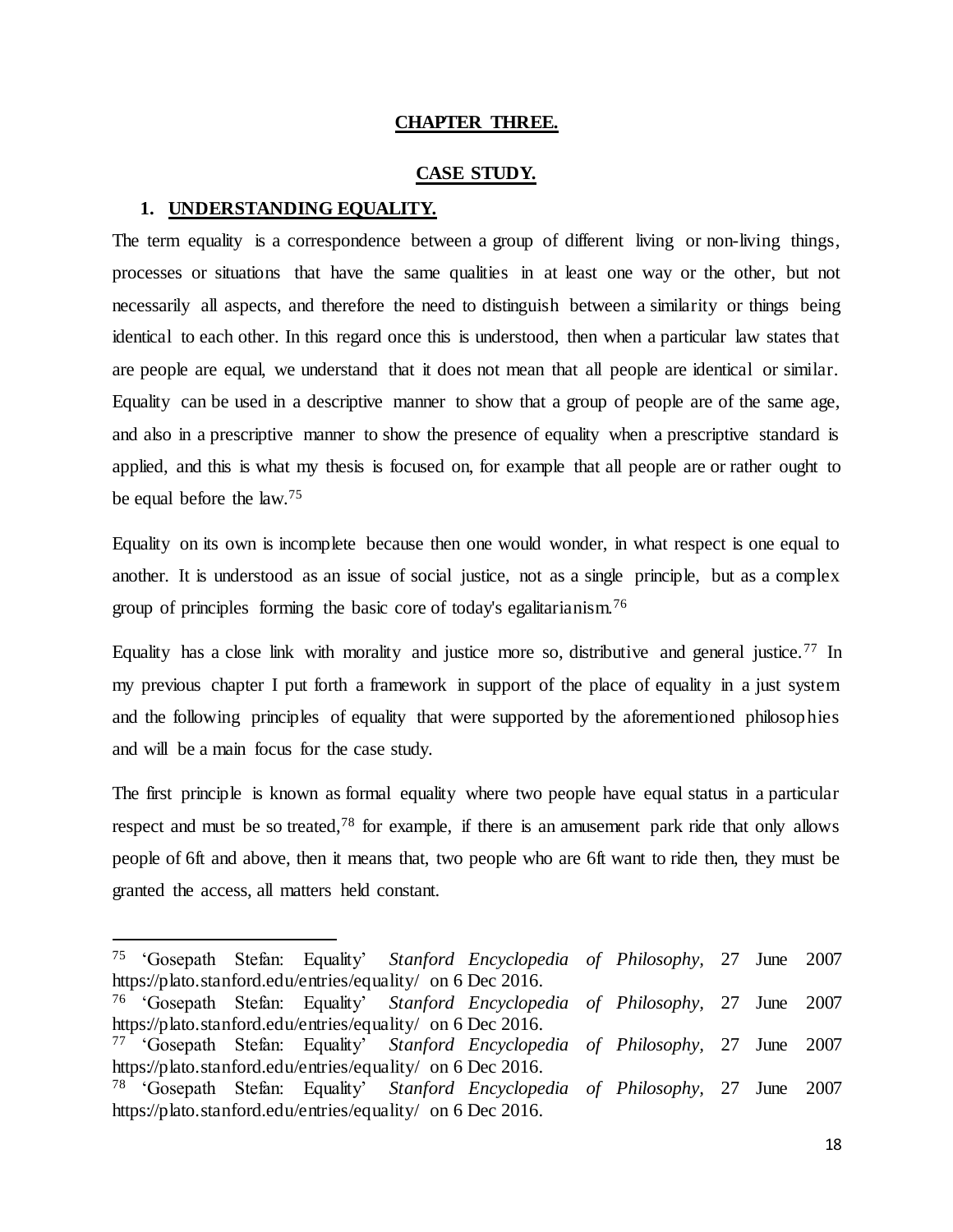The second principle is known as the proportional equality, (which throughout my thesis I have been calling the substantive equality) where treatment to people in a society is related to their due.<sup>79</sup> For example, in a work environment, a person who is working daily from Monday to Friday morning to evening is paid more than another individual who is working three days a week and during morning hours only (all matters held constant). This kind of equality is proportional to their due, and the basis of this paper.

Thirdly, the moral equality developed by the stoics (more controversial in nature) where the natural equality of all rational beings is emphasized. This just meant that there should be equal dignity and respect among the human race. However this principle was held to be controversial due to its abstract nature.<sup>80</sup>

Lastly, the principle of presumption of equality is a formal, procedural principle of construction located on a higher formal and argumentative level. It is justified by the principle of equal respect together with the requirement of universal and reciprocal justification; that requirement is linked to the morality of equal respect granting each individual equal consideration in every justification and distribution.<sup>81</sup>

## <span id="page-28-0"></span>**2. SUCCESSION LAWS IN SOUTH AFRICA.**

 $\ddot{\phantom{a}}$ 

South Africa in a bid to harmonize their common and customary laws, has formed committees over the years seeking to pass a harmonized act. The South African Law Reform Commission commenced with its investigation into the harmonisation of the common and customary law.<sup>82</sup> They published various Issue Papers<sup>83</sup> in this regard to illicit responses from the general public. Issue Paper 1214 dealing with the customary law of succession posed various questions concerning the substance of customary law in the area of succession which was regarded as being important.

<sup>79</sup> 'Gosepath Stefan: Equality' *Stanford Encyclopedia of Philosophy,* 27 June 2007 https://plato.stanford.edu/entries/equality/ on 6 Dec 2016.

<sup>80</sup> 'Gosepath Stefan: Equality' *Stanford Encyclopedia of Philosophy,* 27 June 2007 https://plato.stanford.edu/entries/equality/ on 6 Dec 2016.

<sup>81</sup> 'Gosepath Stefan: Equality' *Stanford Encyclopedia of Philosophy,* 27 June 2007 https://plato.stanford.edu/entries/equality/ on 6 Dec 2016.

<sup>82</sup> Waithaka C, 'Implications of the new Constitution on the law of succession' Unpublished LLB thesis, Kenya, 2008.

<sup>83</sup> Mahomed I, "The Harmonisation of the Common Law and the Indigenous Law", Report on Conflicts of Law, September 1999.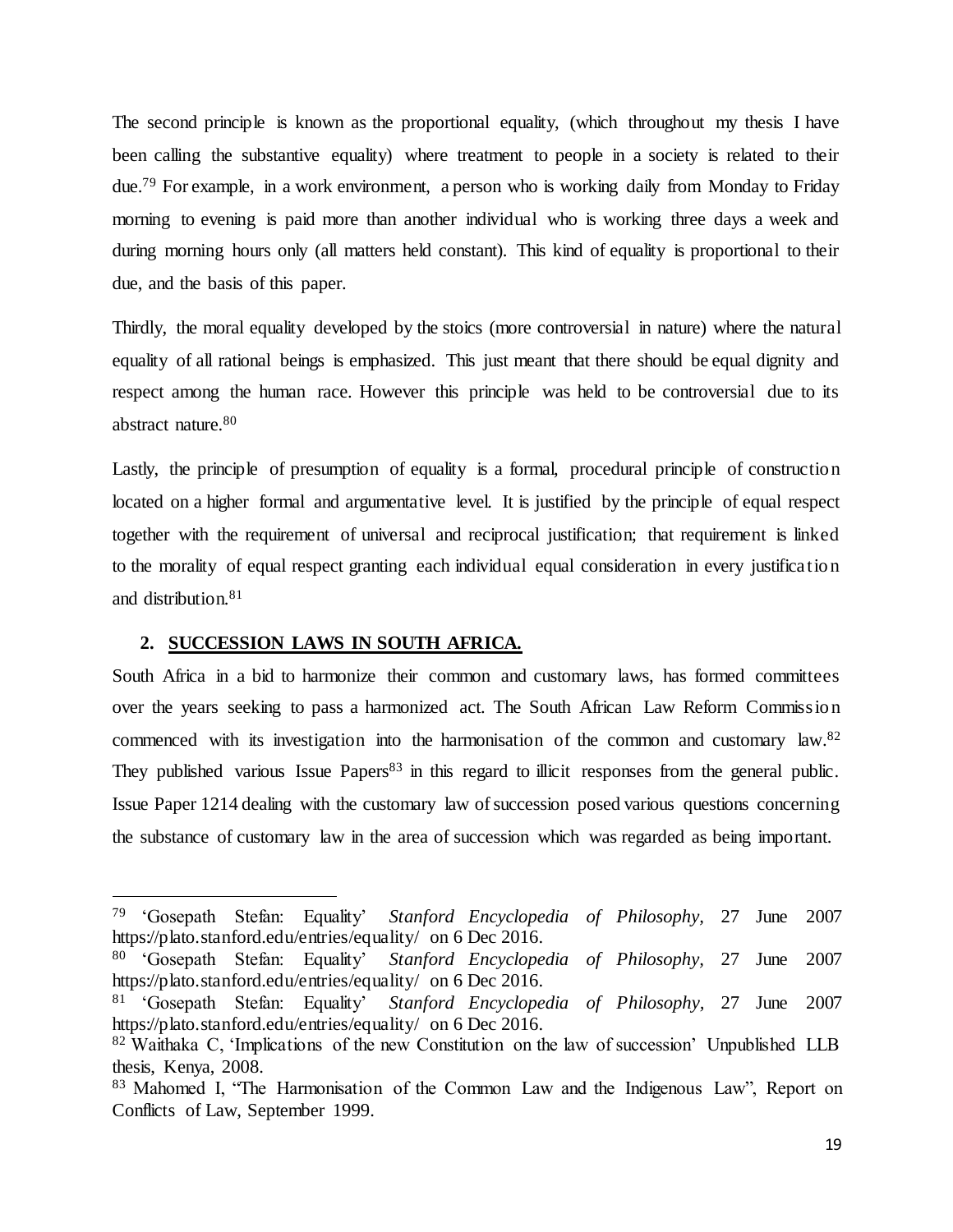With all these efforts being put in place, the Constitution of South Africa of 1996 is the bedrock of South Arica. It has reshaped the legal landscape over the past years and thus led to the decrease in the reliance of the courts on common law authority.<sup>84</sup>

The Bill of Rights established by article 2 of the Constitution applies to all law in South Africa, <sup>85</sup> also to private law and, thus, to the law of succession. It is therefore not a new concept that the Bill of Rights, especially its directives on equality and anti-discrimination,<sup>86</sup> has been invoked on a number of occasions during the post-constitutional era to challenge testamentary dispositions.

In a particular case, the issue in question was a bursary bequest made under a charitable trust established by a will and codicil executed in 1920 limiting beneficiaries to university students of European decent only and expressly excluded females of all nationalities and Jews as well. The people challenging this argued that it amounted to unfair discrimination, and they prayed that the aforementioned limitations imposed by the testator be struck from the will. The grounds for the challenge were pegged on the direct application of the Constitution's equality and antidiscriminatory provisions as well as the common law, which prohibits testamentary bequests that are illegal, immoral or contrary to public policy. Judge Griesel chose to decide the matter 'on the basis of the existing principles of the common law, having proper regard to "the spirit, purport and objects of the Bill of Rights". Although there is freedom of testation, this is has never been absolute. Judge Griesel therefore ordered that the offending provisions from the will be struck out. He followed this decision with a caution in *obiter dicta,* that he does not negate the freedom of testation but enforces the limitation on such freedom, a concept that has existed since time immemorial.<sup>87</sup>

This has been the norm in South Africa with dealing with cases of succession law, they ensure, that even in the face of testation, public policy must be applied, through ensuring that it does not go against the Bill of rights established by the Constitution with particular attention to equality and non-discrimination in the society.

<sup>84</sup> [www.jutalaw.co.za](http://www.jutalaw.co.za/) on 10 December 2016

<sup>85</sup> Article 8(1), *Constitution of South Africa,* 1996

<sup>86</sup> Article 9, *Constitution of South Africa,* 1996

<sup>87</sup> Minister of Education v Syfrets Trust Ltd, 2006 (4) SA 205 (C).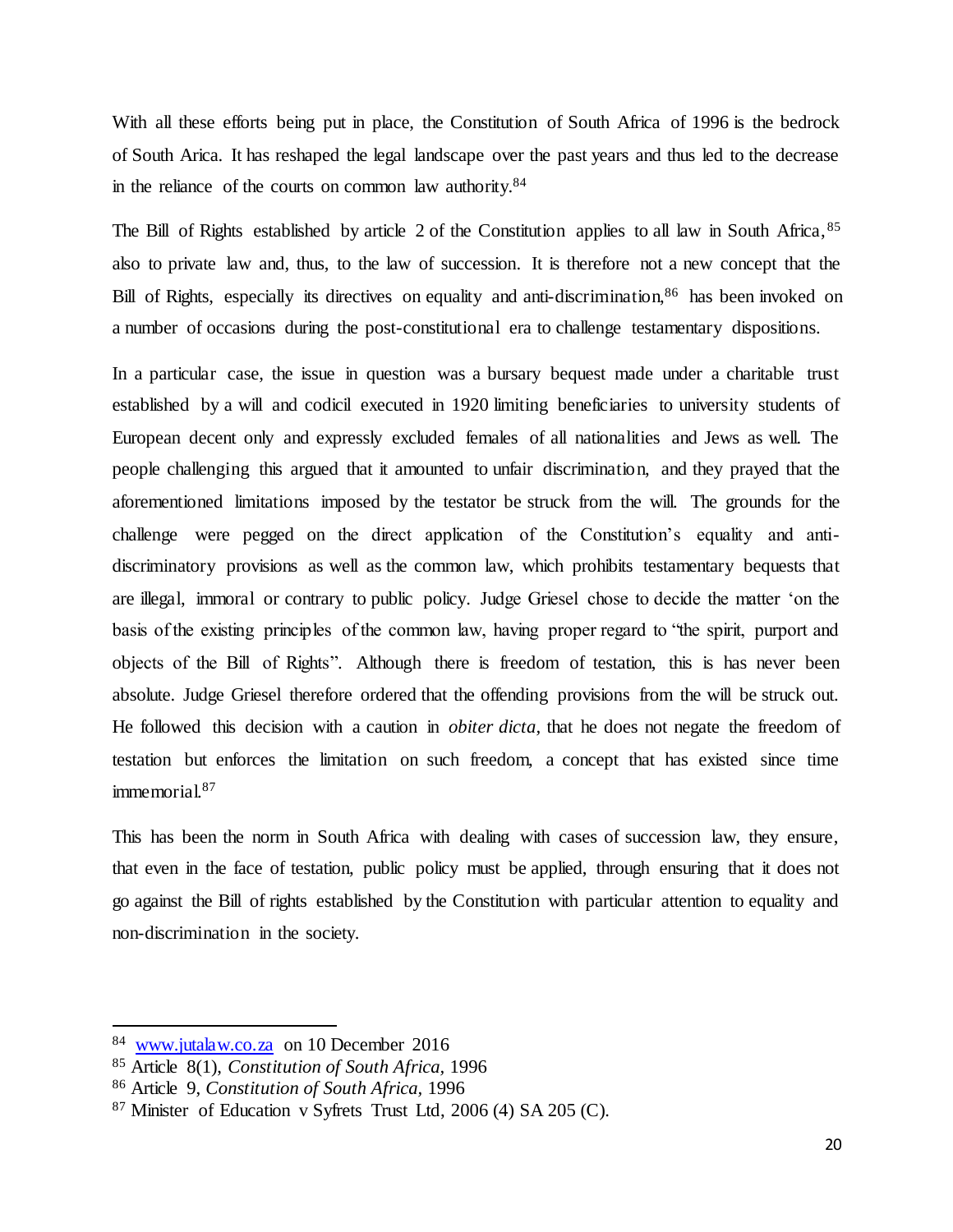#### <span id="page-30-0"></span>**3. SUCCESSION LAWS IN BOTSWANA.**

The customary laws in Botswana provided for the patriarchal inheritance system where women were not allowed to inherit property from their beloved deceased, and if they did, it was on approval of the men in the family. Inheritance belonged to the men.

However a landmark case brought a change to all this as it was keen to apply gender equality as provided by their Constitution. In this case, a nephew was in battle with his aunties over the inheritance left to his father by his uncle but the father died before the inheritance was distributed. The lower customary court ruled in favour of the nephew, which the higher customary court was in favour of the aunties, but the customary court of appeal overthrew this ruling and ruled in favour of the nephew. They were not satisfied by this outcome and therefore appealed to the High Court of Botswana arguing that they had a right to that family home as they were the ones involved in the upkeep and maintenance of that house. The High Court agreed, based on article 3 of the Constitution of Botswana, and overturned the customary law of the Ngwaketse people that had prevented women from inheriting family homes.<sup>88</sup>

This case brought the abolishment of this sort of discrimination on women, and thus should be used also as a reference point to Succession laws in Kenya.

### <span id="page-30-1"></span>**4. CONSTITUTION OF KENYA.**

Our Constitution provides for the equality of all people under the law and thus no person should be discriminated against on basis of race, gender, religion etc. This equality includes the full enjoyment of all rights and freedoms where women and men have the right to equal treatment including opportunities in political, economic, cultural and social spheres.<sup>89</sup>

It also states that any law, including customary law that is inconsistent with this Constitution is void to the extent of the inconsistency, and any act or omission in contravention of this Constitution is invalid.<sup>90</sup> To mean that should there be any laws under the succession Act that does not correlate with the constitution, it is not, and should not be in effect as it is not a valid law. This will come in handy in my recommendations to the succession laws.

<sup>88</sup> Mmusi and Others v. Ramantele and Another, [2012] BWHC 1.

<sup>89</sup> Article 27, *Constitution of Kenya,* 2010.

<sup>90</sup> Article 4, *Constitution of Kenya,* 2010.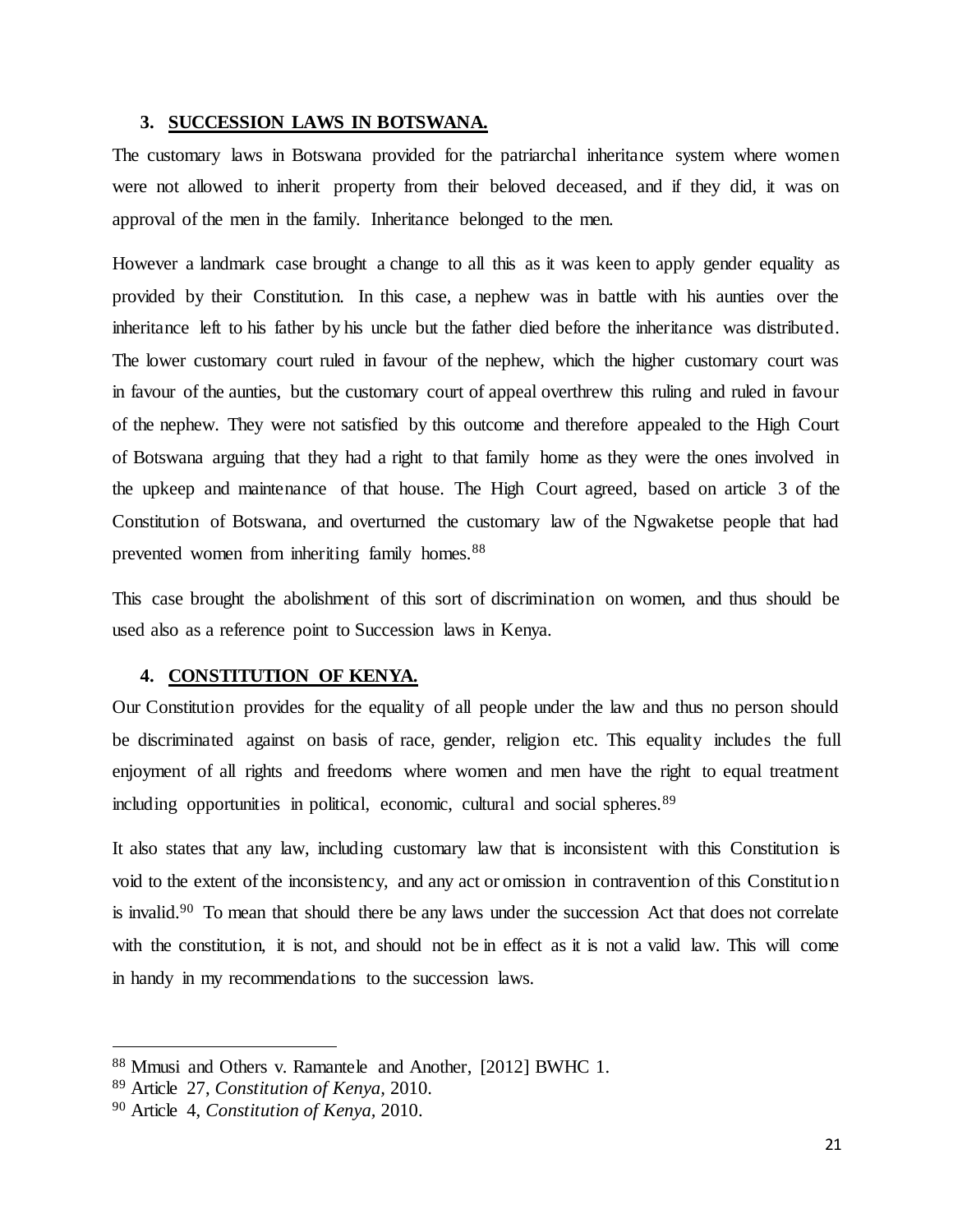Lastly, it provides for the application of ratified treaties by Kenya in Kenya<sup>91</sup> and not to forget to mention the general rules of international law being part of the Kenyan laws.<sup>92</sup>

# <span id="page-31-0"></span>**5. INTERNATIONAL LEGAL INSTRUMENTS.**

The UDHR article 1 states that "All human beings are born free and equal in dignity and rights. They are endowed with reason and conscience and should act towards one another in a spirit of brotherhood.<sup>"93</sup> They should enjoy freedoms conferred upon them without discrimination of any kind such as, race, colour, sex, language, religion, political or other opinion, national or social origin, property, birth or other status.

The ICCPR states that "each State Party to the present Covenant undertakes to respect and to ensure to all individuals within its territory and subject to its jurisdiction the rights recognized in the present Covenant, without distinction of any kind, such as race, colour, sex, language, religion, political or other opinion, national or social origin, property, birth or other status."<sup>94</sup>

Lastly, the CEDAW states that, "For the purposes of the present Convention, the term "discrimination against women" shall mean any distinction, exclusion or restriction made on the basis of sex which has the effect or purpose of impairing or nullifying the recognition, enjoyment or exercise by women, irrespective of their marital status, on a basis of equality of men and women, of human rights and fundamental freedoms in the political, economic, social, cultural, civil or any other field." 95

# **6. CONCLUSION.**

 $\ddot{\phantom{a}}$ 

These international legal instruments all lay emphasis on equality amongst people and one should not be discriminated upon on the basis of their gender. This is why there is need to have them as a pillar when in a bid to rectify the Succession laws in Kenya.

<sup>91</sup> Article 6, *Constitution of Kenya,* 2010.

<sup>92</sup> Article 5, *Constitution of Kenya,* 2010.

<sup>93</sup> UNGA, *Universal Declaration of Human Rights,* UN A/Res/217/III (1948).

<sup>94</sup> UNGA, *International Covenant on Civil and Political Rights,* UN A/Res 2200A (1966).

<sup>95</sup> UNGA, *Convention on the Elimination of all Forms of Discrimination against Women,* UN A/Res 34/180 18 December 1979.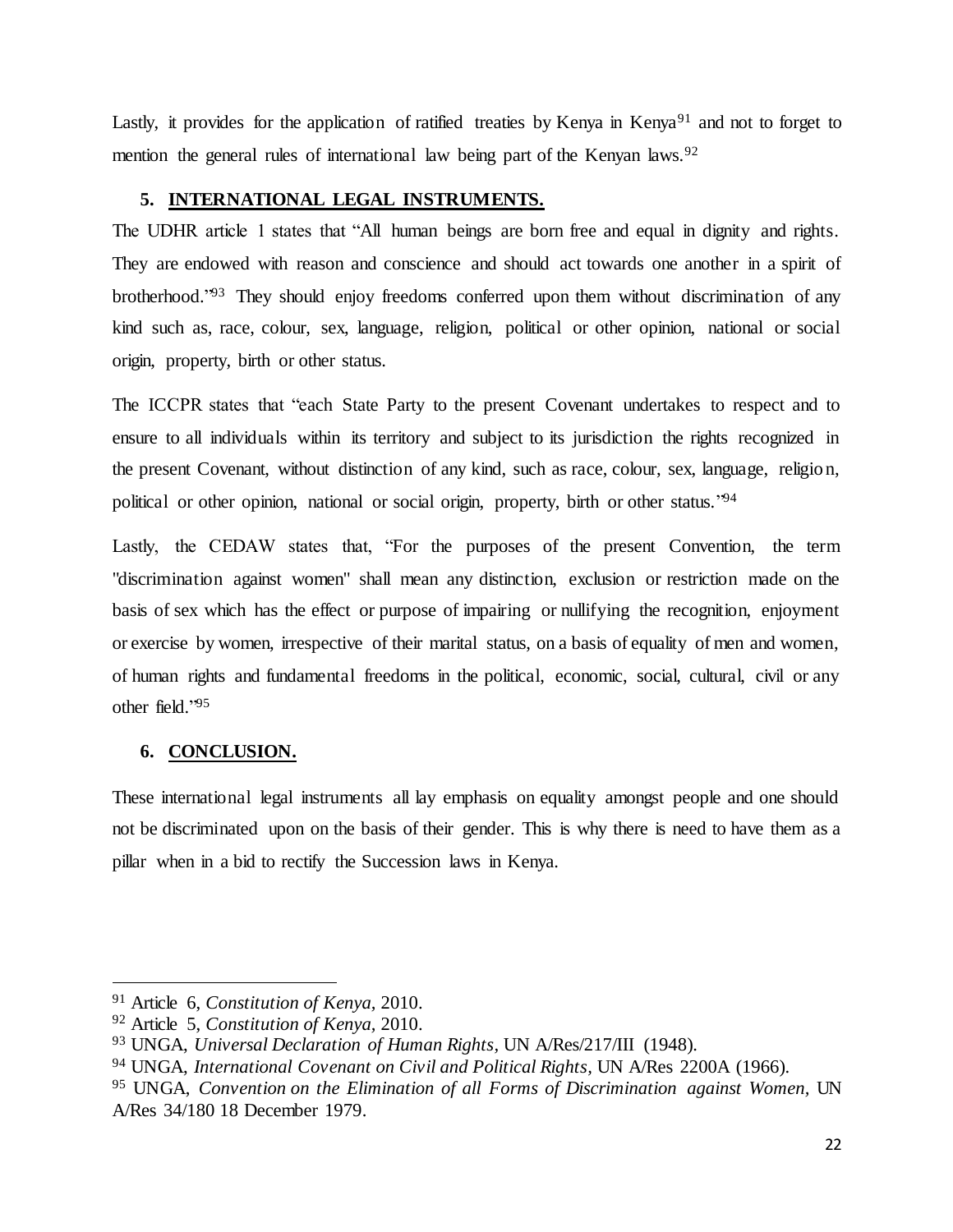#### **CHAPTER FOUR**

### <span id="page-32-1"></span><span id="page-32-0"></span>**FINDINGS**.

With regard to case study comparing other jurisdictions and legal instruments to the Succession Act, it is clear that there is indeed a contradiction between the Succession Act and/or laws and the previously mentioned legislations in terms of consistency in the application of equality to the people the law governs. The specific provisions that have failed to uphold the equality principle and substantive equality at that are the following:

- 1. The meaning of a dependant<sup>96</sup> and the burden of proof exerted on both the man and woman.
- 2. Where intestate has left one surviving spouse and child or children, Subject to the provisions of sections 41 and 42 and subject to any appointment or award made under this section, the whole residue of the net intestate estate shall on the death, or, in the case of a widow, re-marriage, of the surviving spouse, devolve upon the surviving child, if there be only one, or be equally divided among the surviving children.<sup>97</sup>
- 3. Where the intestate was polygamous. It states that, his personal and household effects and the residue of the net intestate estate shall, in the first instance, be divided among the houses according to the number of children in each house, but also adding any wife surviving him as an additional unit to the number of children.<sup>98</sup>
- 4. Where an intestate has left a surviving child or children but no spouse, the net intestate estate shall, subject to the provisions of sections 41 and 42, devolve upon the surviving child, if there be only one, or shall be equally divided among the surviving children.<sup>99</sup>
- 5. Where intestate has left no surviving spouse or children the net intestate estate shall devolve upon the kindred of the intestate in the following order of priority: father; or if dead; mother; or if dead; brothers and sisters, and any child or children of deceased brothers and sisters, in equal shares; or if none; half-brothers and half-sisters and any child or children of deceased half-brothers and half-sisters, in equal shares; or if none; the relatives

<sup>96</sup> Section 29, *Succession Act,* 2012.

<sup>97</sup> Section 35(5), *Succession Act,* 2012.

<sup>98</sup> Section 40, *Succession Act,* 2012.

<sup>99</sup> Section 38, *Succession Act,* 2012.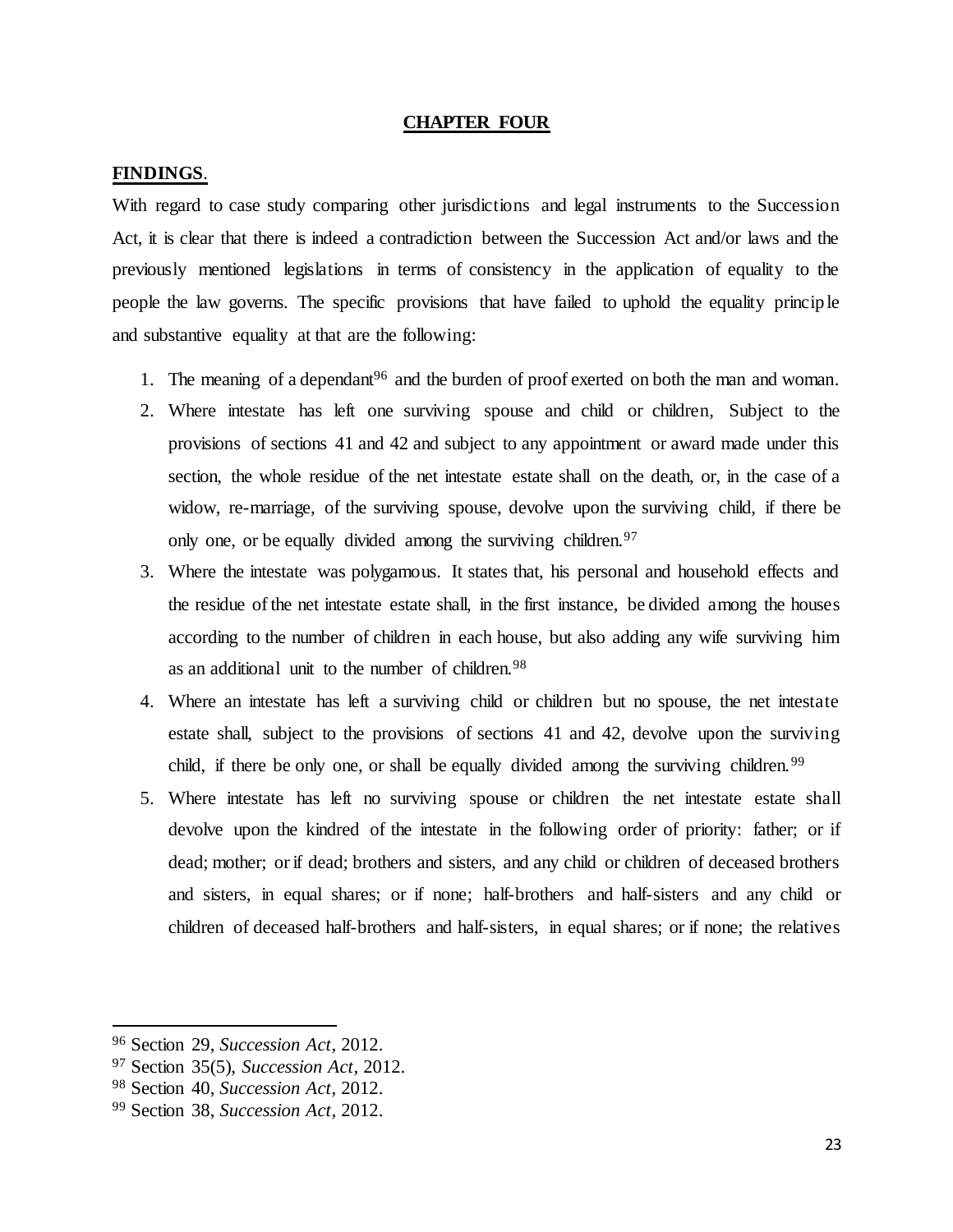who are in the nearest degree of consanguinity up to and including the sixth degree, in equal shares. 100

6. The Kenyan government's 2006 report to the Committee on Economic, Social and Cultural Rights states that, 'Under the customary law of most ethnic groups in Kenya a woman cannot inherit land, and must live on the land as a guest of male relatives by blood or marriage.'<sup>101</sup>

# **CONCLUSION.**

The above findings will be discussed in detail in the following chapter where I will also relate them to the regulations and laws aforementioned, in order to show where they go wrong, and how they can be corrected.

<sup>100</sup> Section 39, *Succession Act,* 2012.

<sup>&</sup>lt;sup>101</sup> A Report on Amendments to the Law of Succession Act Necessary to Ensure Women's Human Rights: A Human Rights Report and Proposed Legislation, 2009.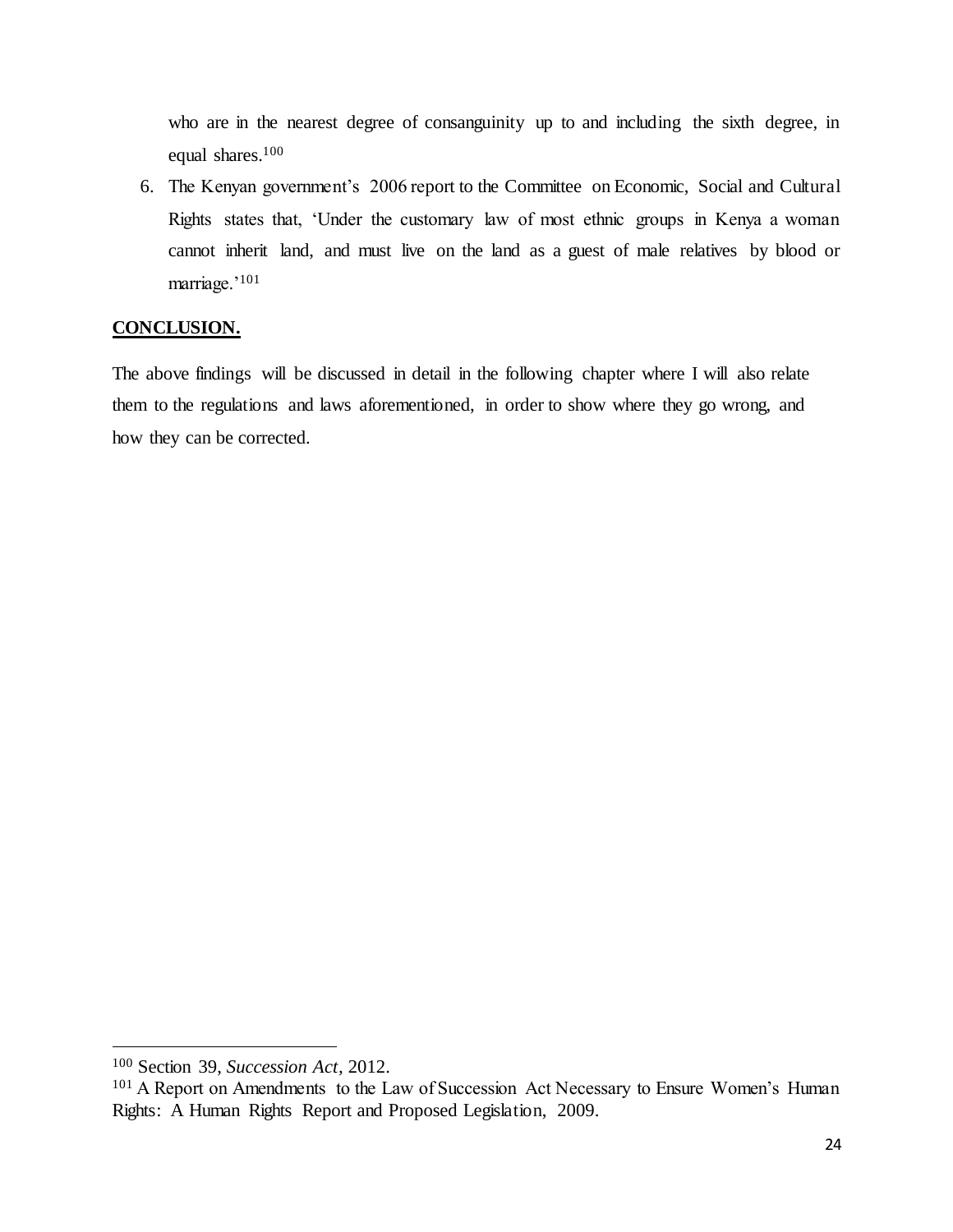#### **CHAPTER FIVE.**

#### <span id="page-34-1"></span><span id="page-34-0"></span>**DISCUSSION.**

In the previous chapter, I put down specific laws which in my opinion go against the principle of equality. In this chapter I will expound on these laws, in a bid to explain the contradiction of these laws to already mentioned legal instruments and jurisdictions.

To begin with, the meaning of a dependant in the case of where the deceased was a woman, the widower must prove to the courts that he was being maintained by his wife, but in the case of the widower, all she needs to prove is that she was indeed his husband and that would be proof enough to be granted inheritance. This is without a doubt a law that pays no mind to equality whether descriptive, formal or proportional because if all persons under the law are to be considered equal, then man and woman should be equal under the Succession Act as well. So if the issue is proof of inheritance, the burden of proof in this case should be subject to both men and women equally.

Upon re-marriage, widows only, lose their life interest in their deceased's husband's property. This is blatant discrimination on the grounds of sex (because widowers do not lose their life interest upon re-marriage) and marital status. In some communities in Kenya, especially among the Luo, they practice levirate unions where the deceased's brother must inherit the widow. Therefore then, it goes to show that the women in this traditional community do not ever receive their inheritance from their late husbands as they must always re-marry and failure to would lead to excommunication from the community. This is an overt deprivation of the women of their property rights conferred to them by the law, and therefore unjust.

The Succession Act in some aspects has tried to ensure that the division of inheritance among a polygamous family where the deceased has died intestate is proportional as seen in section 40, however such a division is still not satisfactory because in real life situations, all matters are never held constant. Here in this case for example, there is a family with two units and another family with three units, the law says the family with three units get three-fifths of the total inheritance where the family with two units gets two-fifths. This looks prima facie just, however factors need to be taken into consideration such as, the family with less units, might have a greater need for the inheritance due to the child suffering chronic illnesses and thus needs more financial support than the family, a barren woman who is the first wife and has been married to the deceased for donkey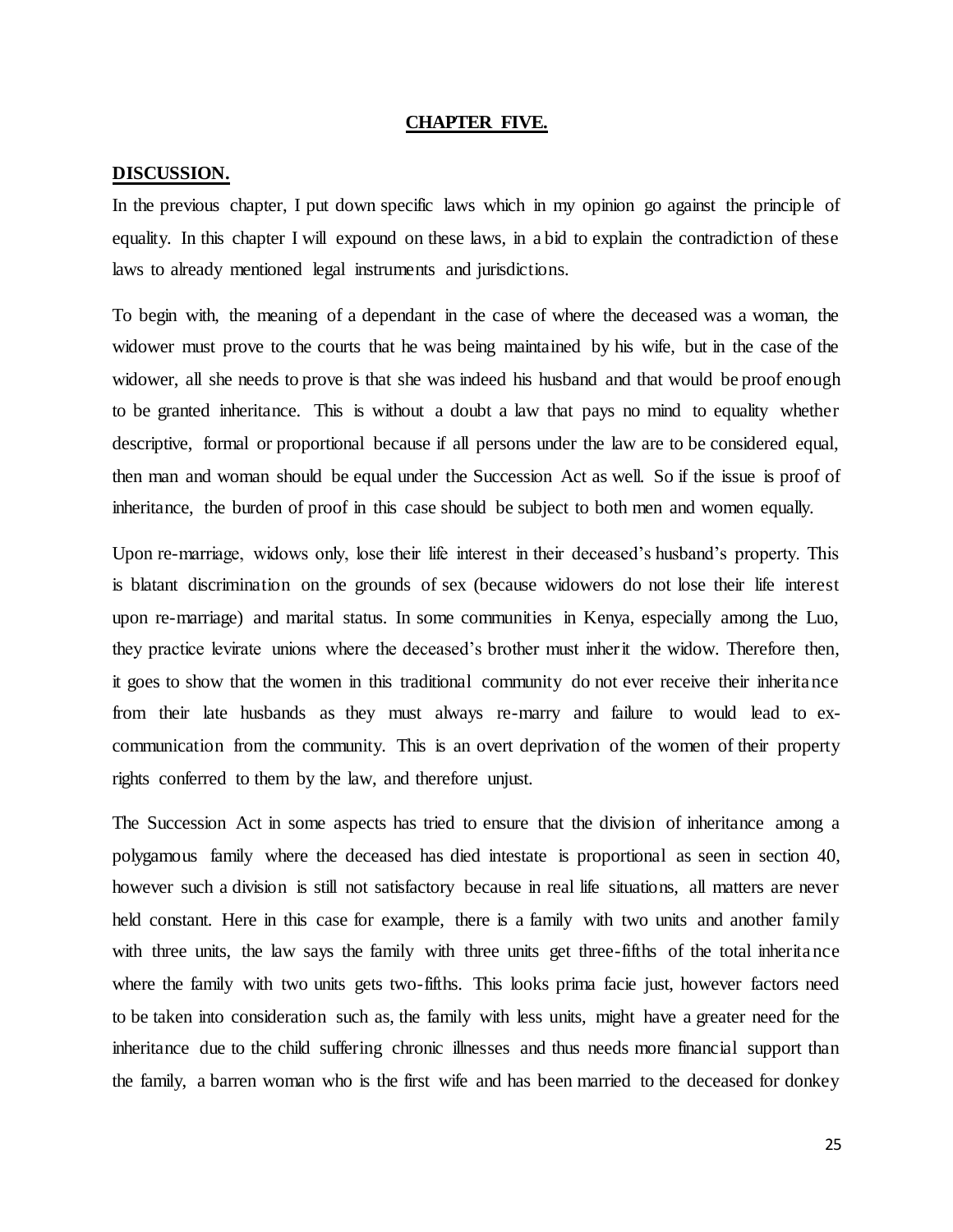years might need to be shown more appreciation than a wife he recently married, among others. This is where the social contract of John Locke comes into play, as the larger share of the inheritance should go to her who has expended more energy on it, which is evidently the first who has been married for many years in comparison to the second wife.

The above argument applies also to section 38 of the Act where an intestate has left no surviving spouse but has left surviving children, the same considerations should be looked into before just dividing the inheritance equally.

The Succession Act in section 39, has given preferential treatment to the man in that, where the deceased died intestate leaving no wife and no children, then the inheritance devolves in order priority with the father fast, then next if the father is dead, it devolves to the mother. This particular section has nothing extra to give a rationale behind the preferential treatment, and thus can only to be taken that the law is not being applied equally, and a person is being denied their property rights on the basis of gender.

The Kenyan government's 2006 report to the Committee on Economic, Social and Cultural Rights which states that, 'Under the customary law of most ethnic groups in Kenya a woman cannot inherit land, and must live on the land as a guest of male relatives by blood or marriage', has the popular understanding among many different groups is that daughters will marry into other families and therefore gain a home and access to land and property through their membership in the husband's family. This assumes and re-enforces patrilineal inheritance systems (i.e. inheritance through the male line, e.g., from fathers to sons), which confines most Kenyan women to secondary rights or rights of use, rather than direct proprietary rights to land and other property.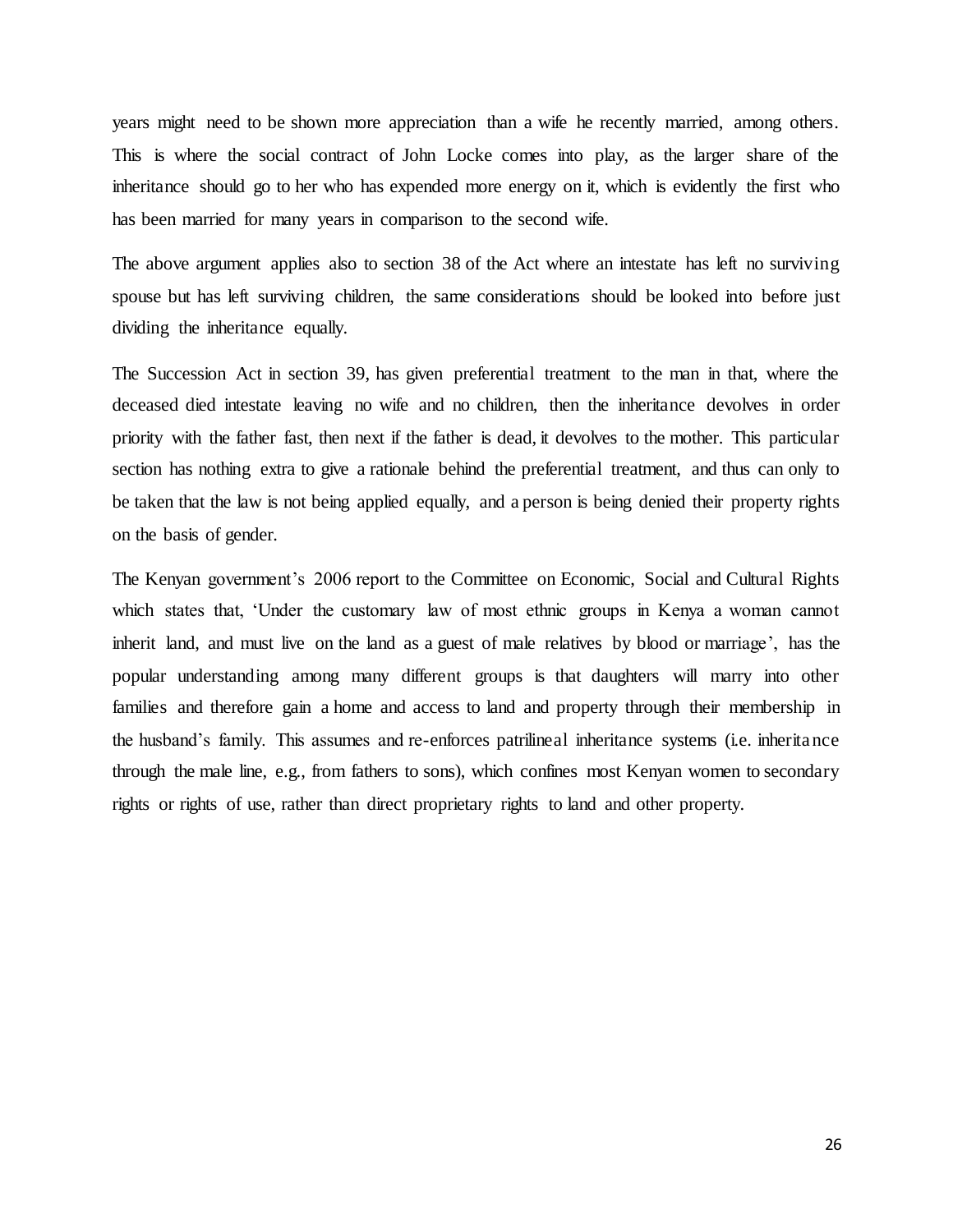# **CHAPTER SIX.**

### **CONCLUSION AND RECOMMENDATIONS.**

## <span id="page-36-2"></span><span id="page-36-1"></span><span id="page-36-0"></span>**CONCLUSION.**

This paper has revolved around the inequality in the law which is discriminatory primarily against women and this needs to be rectified. The customary laws of various ethnic groups oppose the equal inheritance principles of the Succession Act; the Act also opposes the Bill of rights in part, and as a result, outcomes in court are often inconsistent and contradictory. Customary law within the Kenyan legal system is delineated in the Judicature Act of 1967 which states that 'African customary law' shall govern in 'civil cases in which one or more of the parties is subject to it or affected by it, so far as it is applicable and is not repugnant to justice and morality or inconsistent with any written law.' The courts in Kenya, disregard the provisions of the Act, blindly elevate customary law above the statute, often overlook the Act and apply customary law even when the Constitution and the Judicature Act is clear on the circumstances under which customary law may apply to personal law.

#### <span id="page-36-3"></span>**RECOMMENDATIONS.**

I recommend that the current laws be amended or removed from the Succession Act by way of a petition<sup>102</sup> and through public participation to ensure that public policy is well considered as well. A look into the South African and Botswana jurisdictions will be a big step in the right direction, which will enable us to also make the big shift that those had and turned their succession laws around.

The invalidation of laws that contradict the Constitution should be a principle that is actively practised in all law courts in order to enhance consistency and equality, this would also keep policy makers on their toes that they do not come up with such trivial laws in the future.

<sup>102</sup> Article 118, *Constitution of Kenya,* 2010.